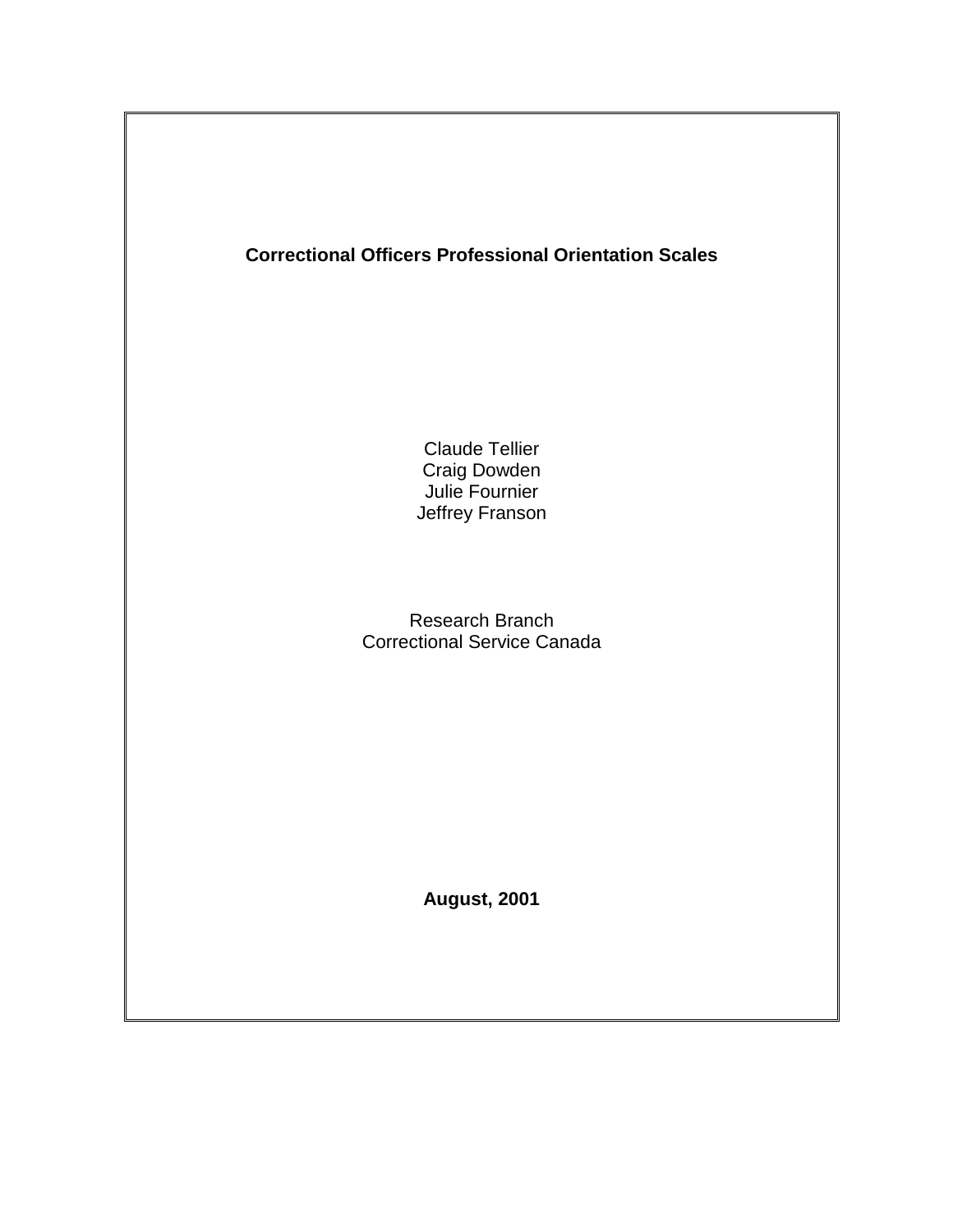## **ACKNOWLEDGEMENTS**

<span id="page-1-0"></span>The authors will like to acknowledge the important contribution of Jennifer Hunt in the realization of this Research Report.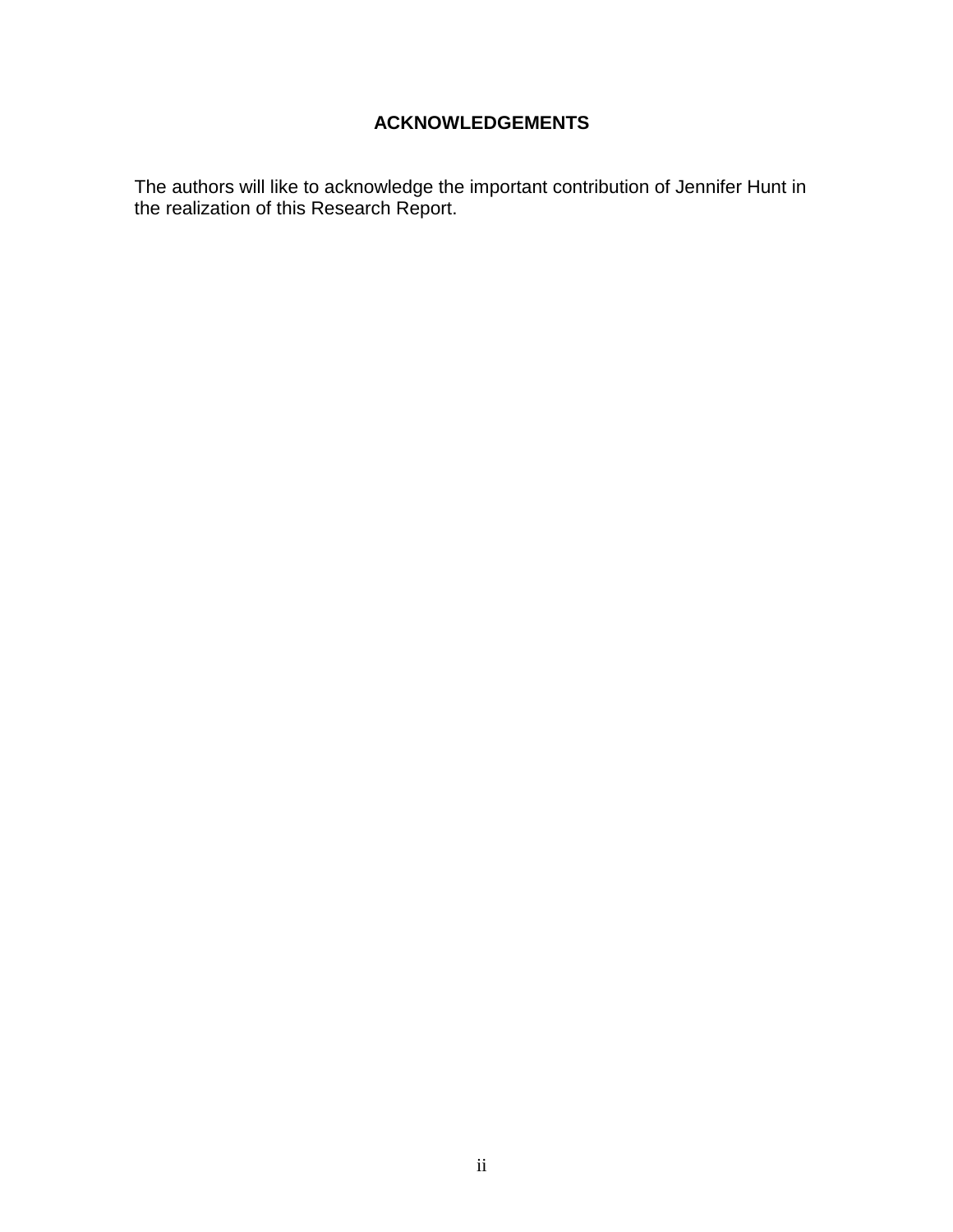| A) |                                                                                                                                                                                                                                                                                                                                                           |  |  |  |  |  |  |
|----|-----------------------------------------------------------------------------------------------------------------------------------------------------------------------------------------------------------------------------------------------------------------------------------------------------------------------------------------------------------|--|--|--|--|--|--|
|    | View of Average Inmate - Gerstein, Topp & Correll (1987) 3<br>Attitudes Toward Prisoners - Melvin, Gramling, & Gardner (1985) 4<br>Perceptions of Inmates - Kropp, Cox, Roesch, & Eaves (1989)6                                                                                                                                                           |  |  |  |  |  |  |
| B) |                                                                                                                                                                                                                                                                                                                                                           |  |  |  |  |  |  |
|    | Attitudes Toward Correctional Work - Robinson, Porporino & Simourd<br>Human Service Orientation - Robinson, Porporino, & Simourd (1992)12                                                                                                                                                                                                                 |  |  |  |  |  |  |
| C) |                                                                                                                                                                                                                                                                                                                                                           |  |  |  |  |  |  |
|    | Punishment/Control Orientation - Bazemore & Dicker (1994)13<br>Custody Orientation Scale - Cullen, Lutze, Link, & Wolfe (1989) 17<br>Rehabilitation Orientation Scale - Cullen, Lutze, Link, & Wolfe (1989)18<br>Concern with Corruption of Authority - Toch & Klofas (1982)20<br>Beliefs about the Prison, the Prisoners and the Guard's Role - Shamir & |  |  |  |  |  |  |
|    |                                                                                                                                                                                                                                                                                                                                                           |  |  |  |  |  |  |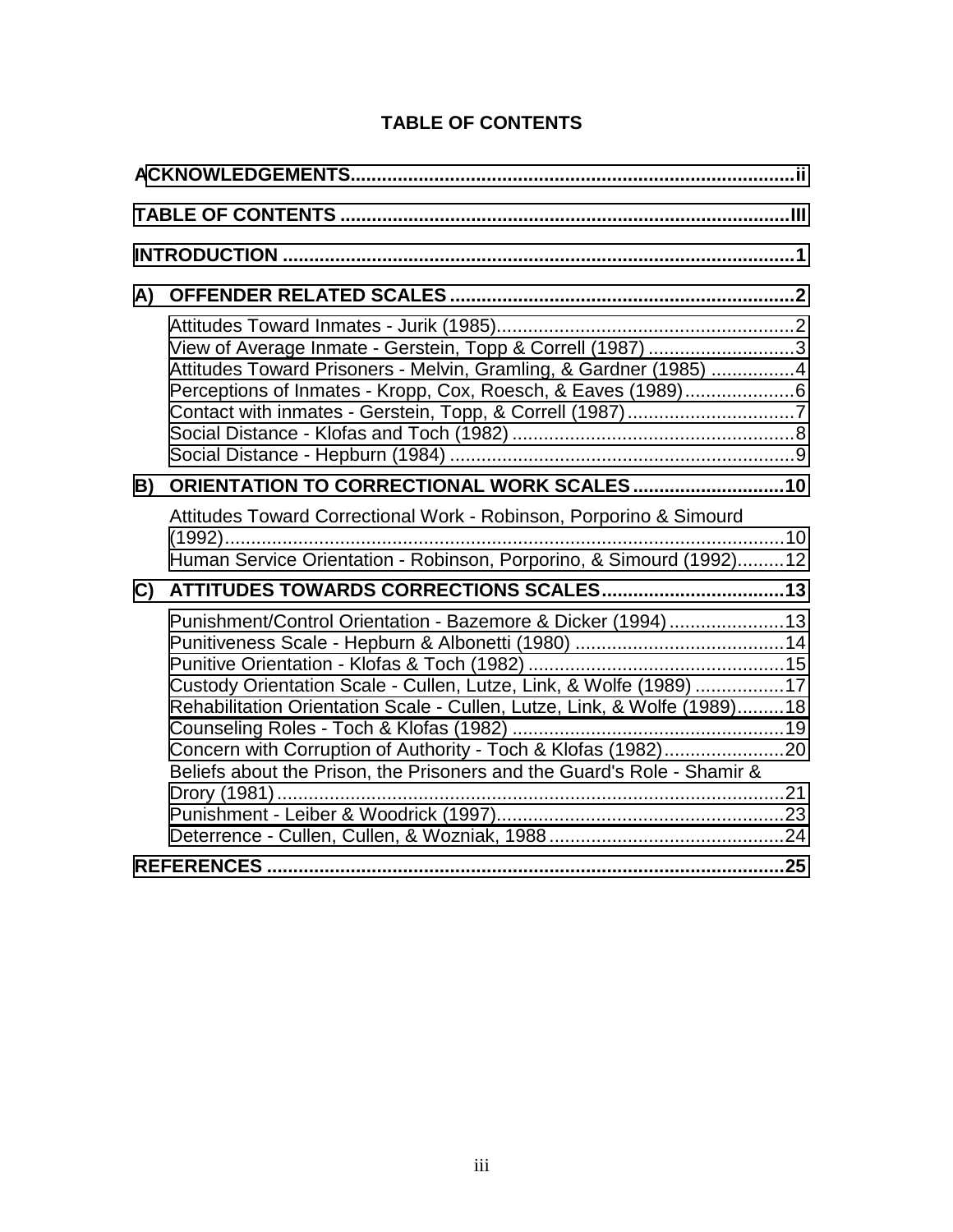#### **INTRODUCTION**

<span id="page-3-0"></span>A study on correctional officer attitudes is currently being designed and developed in the Correctional Service of Canada. One challenge that surfaces immediately from such an undertaking is the determination of the assessment tools to be used as part of the study, especially in an area of research where an array of scales exists to measure similar attitudinal constructs. It was important to review the literature to identify existing instruments to avoid replicating these scales in the process of developing a questionnaire to evaluate attitudinal change. Additionally the use of existing reliable and valid scales allows for comparison of current study results with previous research findings.

This document provides a review of these scales organized by their various areas of focus they are designed to measure. Mainly, the scales are grouped into three categories of focus: (A) Offender related scales, (B) Orientation to correctional work scales, and (C) Attitudes towards corrections scales. In addition to providing a brief description of each scale and its corresponding items, we included the relevant psychometric properties derived from each study.

The goal of this scale review is to provide a framework for the study of correctional officer attitude change in a clear and concise manner. Professional orientation scales measuring varying degrees of correctional officer perceptions and attitudes towards correctional work have been included as part of this Brief. This report can also serve as a future reference tool for researchers, who may choose to conduct research in this area of staff attitudes.

1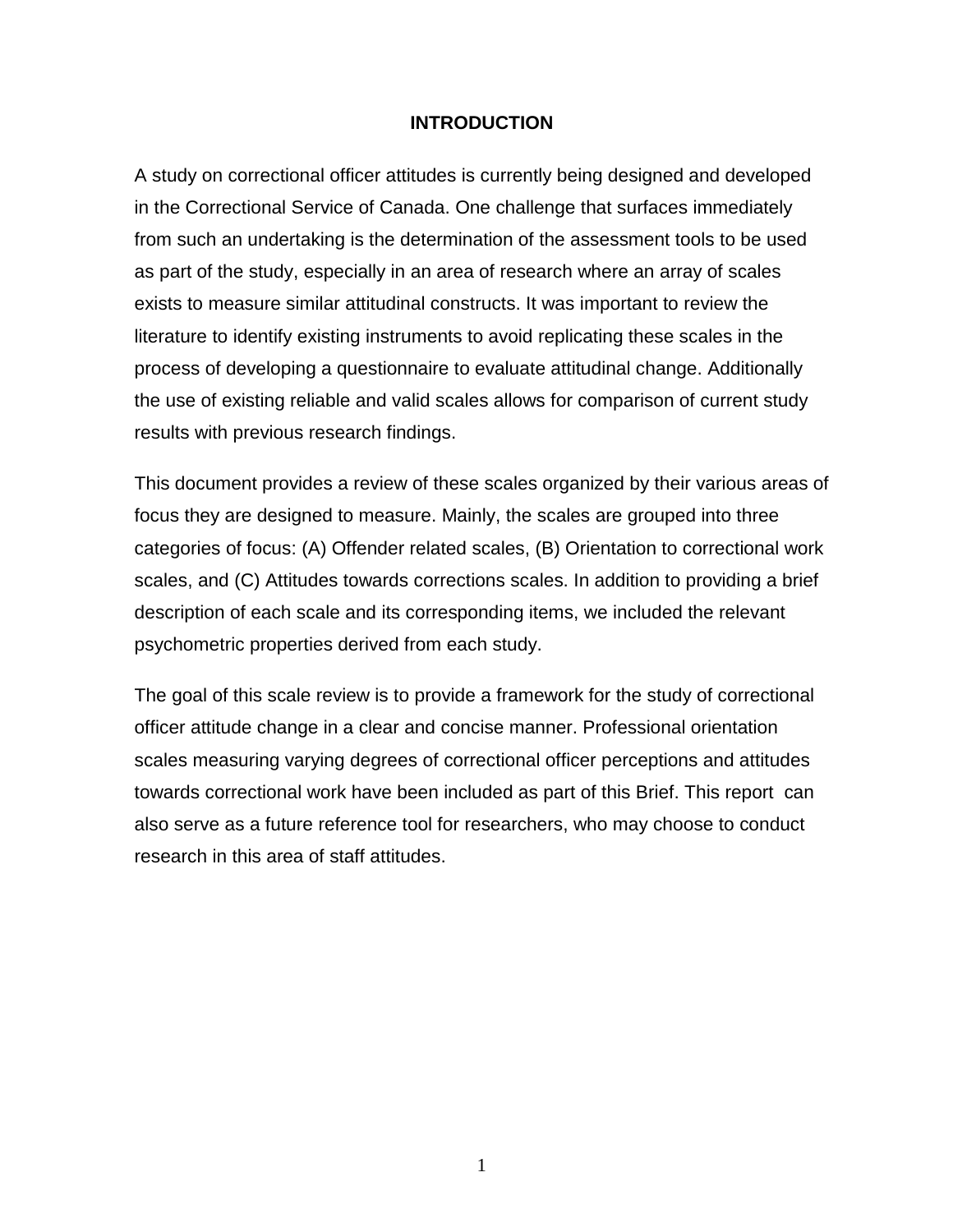# **A. OFFENDER RELATED SCALES**

## <span id="page-4-0"></span>**Attitudes Toward Inmates - Jurik (1985)**

This 3-item scale is utilized to measure correctional officers' attitudes toward inmates and is scored on a five-point Likert-type scale, ranging from Strongly Agree (1) to Strongly Disagree (5). Higher scores indicate more positive attitudes towards inmates The scale has been utilized by its' author and her colleagues in the following articles:

- i) Jurik & Halemba (1984) no psychometric properties were reported.
- ii) Jurik & Winn (1987) Cronbach's alpha =  $.71$ .
- iii) Jurik (1985) item-to-total correlations ranged from .38 to .55. Item-to-item correlations ranged from .77 to .83.
- iv) Jurik & Musheno (1986) no psychometric properties were reported.

The scale is comprised of the following three statements:

- 1) Very little can be done in prison to rehabilitate the prisoner.
- 2) The treatment given to prisoners in prison is too good and it creates troubles.
- 3) The courts have given inmates so many rights that it is practically impossible to maintain satisfactory discipline.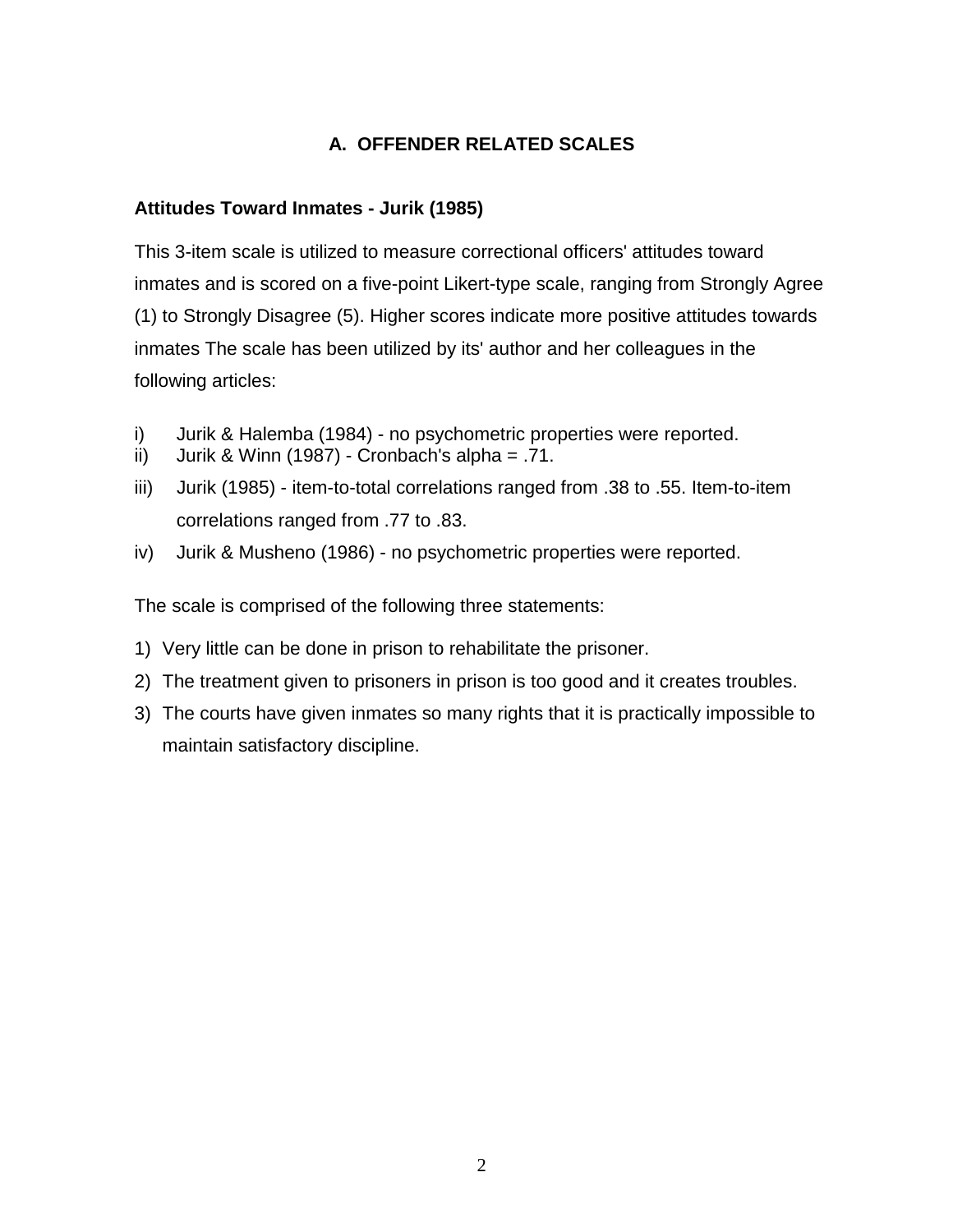## <span id="page-5-0"></span>**View of Average Inmate - Gerstein, Topp & Correll (1987)**

This scale measures the correctional officers' perceptions of the quality of their interactions with inmates. Each respondent is asked to check the appropriate blank between the adjectives to indicate the strength of their thoughts or feelings. Higher scores on this scale indicate a more positive view of the interactions the correctional officer has with inmates.

Study where used: Gerstein, Topp, & Correll (1987) - Coefficient alpha =.94.

| 1)  | unfriendly    |  |  | friendly         |
|-----|---------------|--|--|------------------|
| 2)  | social        |  |  | antisocial       |
| 3)  | cold          |  |  | warm             |
| 4)  | motivated     |  |  | unmotivated      |
| 5)  | unintelligent |  |  | intelligent      |
| 6)  | sensitive     |  |  | insensitive      |
| 7)  | arrogant      |  |  | intimidated      |
| 8)  | willing       |  |  | resistant        |
|     | manipulative  |  |  | non-manipulative |
| 9)  |               |  |  |                  |
| 10) | truthful      |  |  | deceiving        |
| 11) | afraid        |  |  | confident        |
| 12) | hostile       |  |  | agreeable        |
| 13) | cooperative   |  |  | uncooperative    |
| 14) | flexible      |  |  | inflexible       |
| 15) | irrational    |  |  | rational         |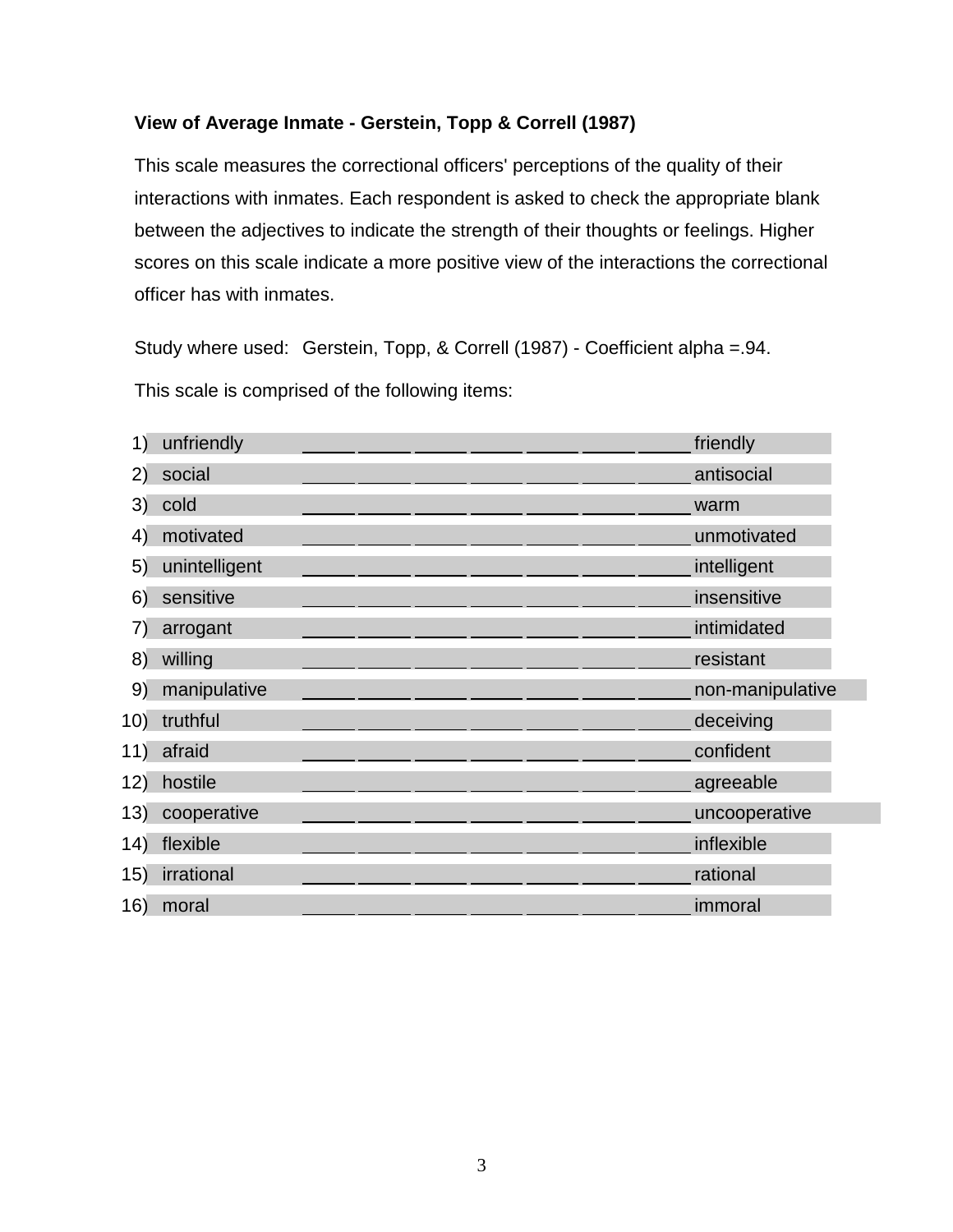### <span id="page-6-0"></span>**Attitudes Toward Prisoners - Melvin, Gramling, & Gardner (1985)**

This 5-point Likert-type scale is used with responses ranging from Disagree strongly, disagree, undecided, agree, agree strongly. Each item receives a score from 1 to 5, with 1 representing the choice of the alternative reflecting the most negative attitude and 5 the most positive attitude toward prisoners. Positive scores suggest that prisoner's are viewed as a normal person capable of positive change, whereas the negative scores reflect the view that prisoners are basically deviant individuals.

Study where used: Melvin, Gramling, & Gardner (1985) - Split-half reliability = fluctuated between .84 and .92 in five different samples. Testretest reliability (pre and post test) = .82.

- 1) Prisoners are different from most people
- 2) Only a few prisoners are really dangerous
- 3) Prisoners never change
- 4) Most prisoners are victims of circumstances and deserve to be helped
- 5) Prisoners have feelings like the rest of us
- 6) It is not wise to trust a prisoner too far
- 7) I think I would like a lot of prisoners
- 8) Bad prison conditions just make a prisoner more bitter
- 9) Give a prisoner an inch and he will take a mile
- 10) Most prisoners are stupid
- 11) Prisoners need affection and praise just like anybody else
- 12) You should not expect too much from a prisoner
- 13) Trying to rehabilitate prisoners is a waste of time and money
- 14) You never know when a prisoner is telling the truth
- 15) Prisoners are no better or worse than other people
- 16) You have to be constantly on your guard with prisoners
- 17) In general, prisoners think and act alike
- 18) If you give a prisoner respect, he will give you the same
- 19) Prisoners only think about themselves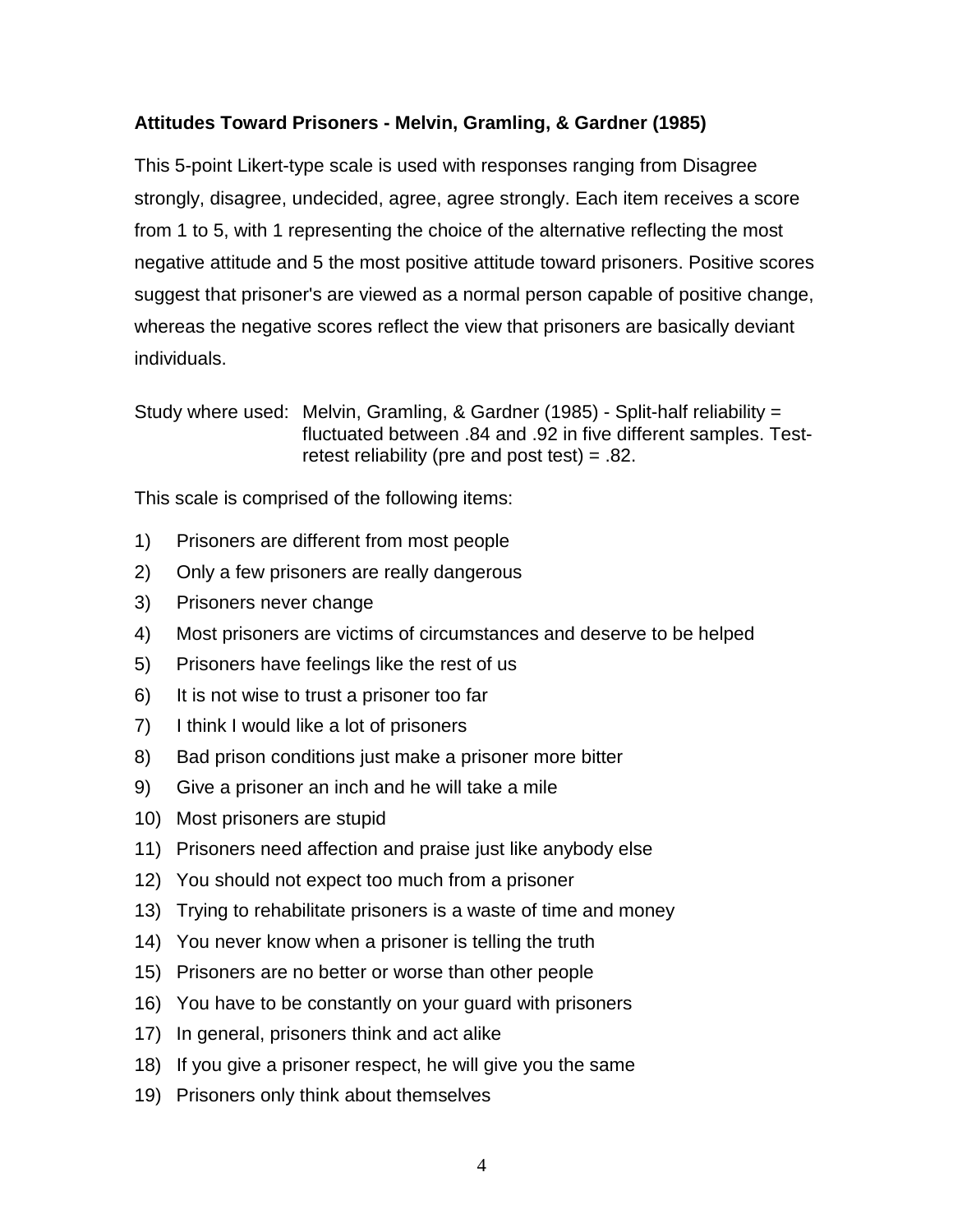- 20) There are some prisoners I would trust with my life
- 21) Prisoners will listen to reason
- 22) Most prisoners are too lazy to earn an honest living
- 23) I wouldn't mind living next door to an ex-prisoner
- 24) Prisoners are just plain mean at heart
- 25) Prisoners are always trying to get something out of somebody
- 26) The values of most prisoners are about the same as the rest of us
- 27) I would never want one of my children dating an ex-prisoner
- 28) Most prisoners have the capacity for love
- 29) Prisoners are just plain immoral
- 30) Prisoners should be under strict, harsh discipline
- 31) In general, prisoners are basically bad people
- 32) Most prisoners can be rehabilitated
- 33) Some prisoners are pretty nice people
- 34) I would like associating with some prisoners
- 35) Prisoners respect only brute force
- 36) If a person does well in prison, he should be let out on parole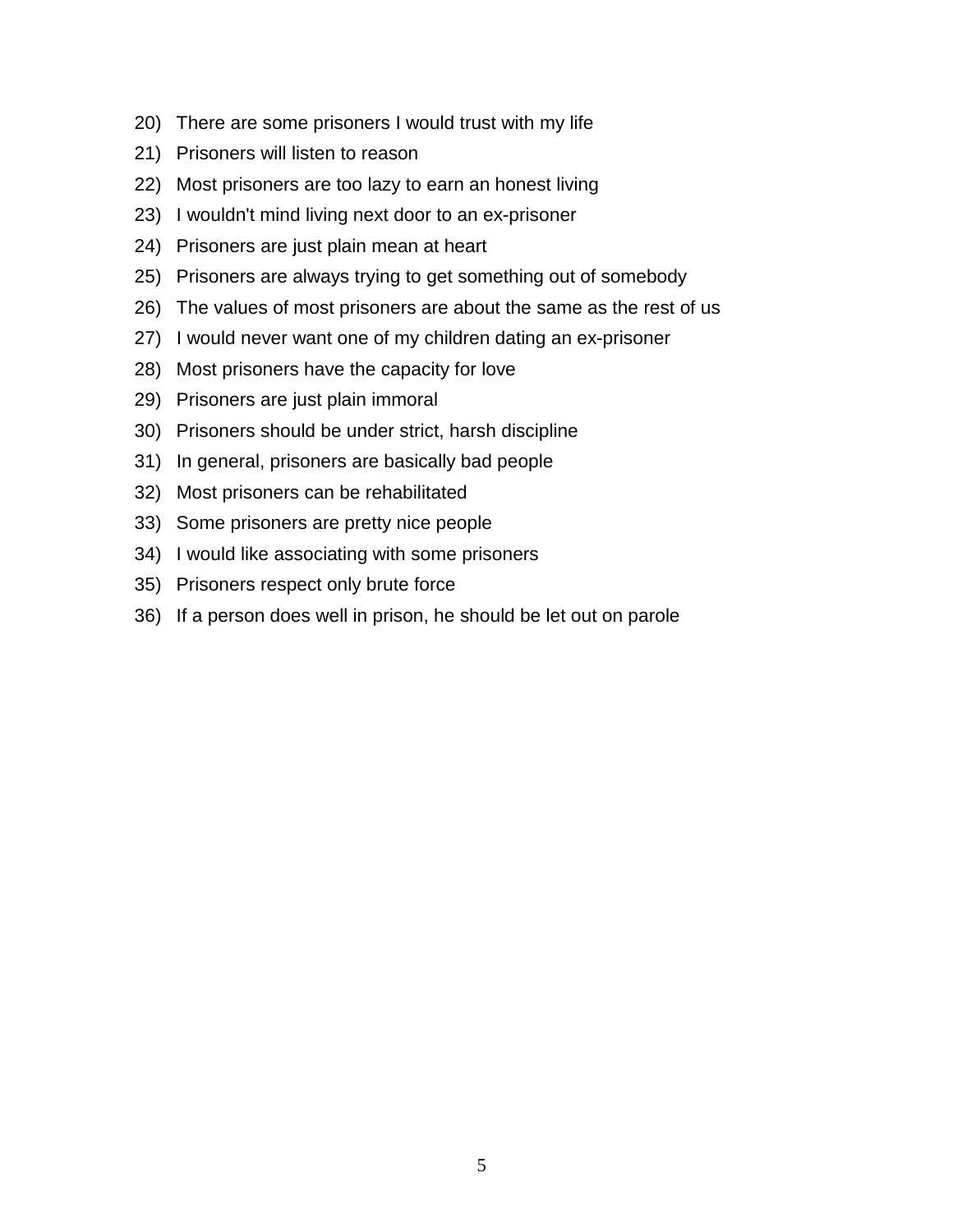## <span id="page-8-0"></span>**Perceptions of Inmates - Kropp, Cox, Roesch, & Eaves (1989)**

The first 14 items in this scale were taken from Steadman & Cocozza (1978). The additional four items were extracted from Gerstein, Topp, & Correll (1987). These items are rated on a 7-point scale with a high score denoting a positive perception. This scale was used by Kropp et al. to assess the correctional officer's perceptions of mentally disordered offenders, other prisoners, mentally ill patients, and most people.

Study where used: Kropp, Cox, Roesch, & Eaves (1989) - no psychometric properties reported.

- 1) safe/dangerous
- 2) harmless/harmful
- 3) non-violent/violent
- 4) relaxed/tense
- 5) high control/low control
- 6) good/bad
- 7) predictable/unpredictable
- 8) understandable/mysterious
- 9) intelligent/ignorant
- 10) changeable/unchangeable
- 11) non-aggressive/aggressive
- 12) high sex drive/low sex drive
- 13) strong/weak
- 14) active/passive
- 15) non-manipulative/manipulative
- 16) rational/irrational
- 17) confident/afraid
- 18) moral/immoral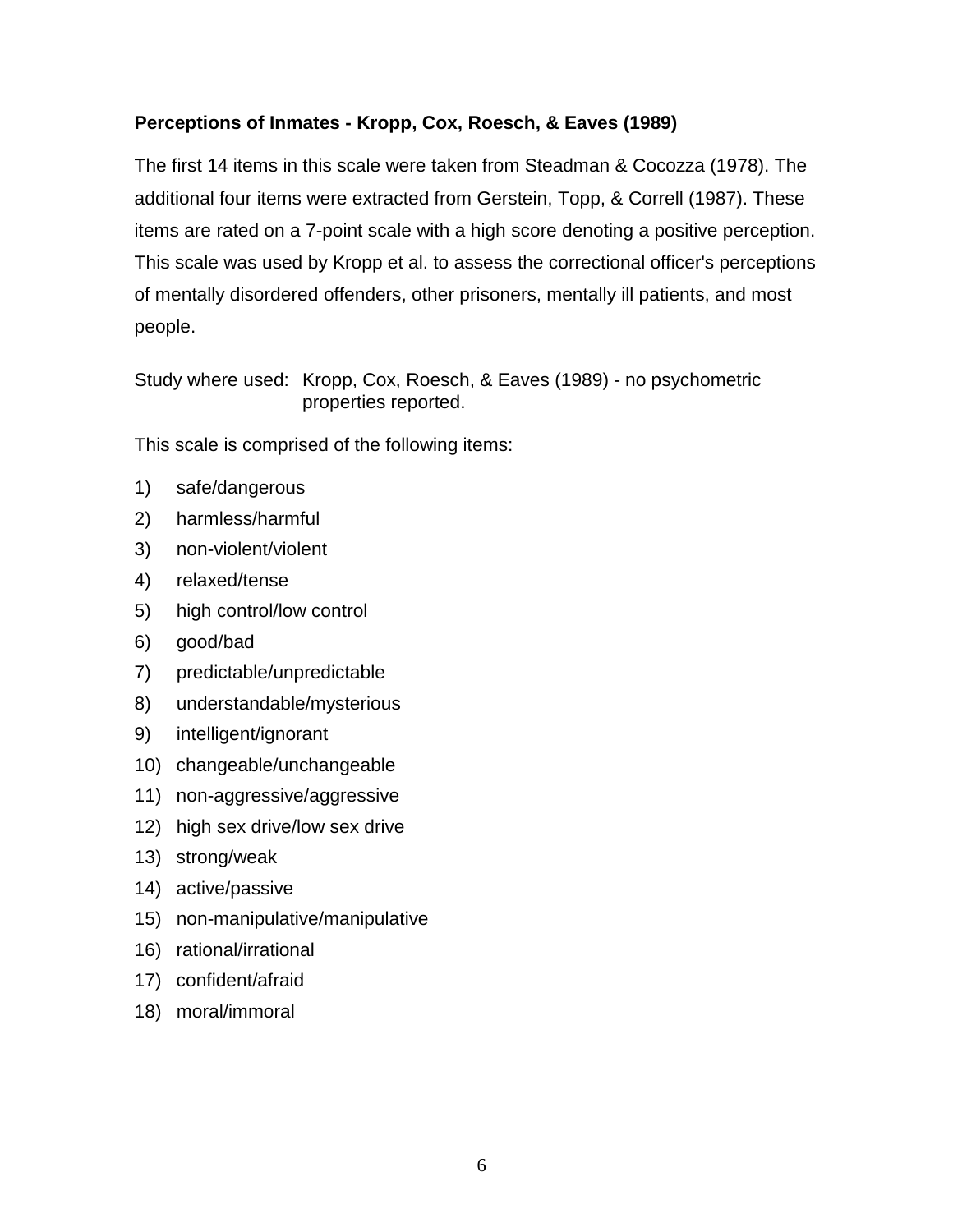### <span id="page-9-0"></span>**Contact with Inmates - Gerstein, Topp, & Correll (1987)**

This scale is similar to the View of Average Inmate Scale developed by the same authors in that sets of adjectives are used to elicit responses. This scale measures how correctional officers' feel when in contact with inmates, with higher scores indicating a more positive perception of interactions with inmates. There are seven sets of bipolar adjectives and the respondent indicates the degree to which the adjectives describe their experiences by checking the appropriate space.

Study where used: Gerstein, Topp, & Correll (1987) - Coefficient alpha = .90. This scale is comprised of the following items:

| 1) in control   | out of control     |
|-----------------|--------------------|
| 2) unsuccessful | successful         |
| 3) active       | inactive           |
| 4) helpless     | helpful            |
| 5) effective    | ineffective        |
| 6) powerless    | powerful           |
| 7) confident    | lacking confidence |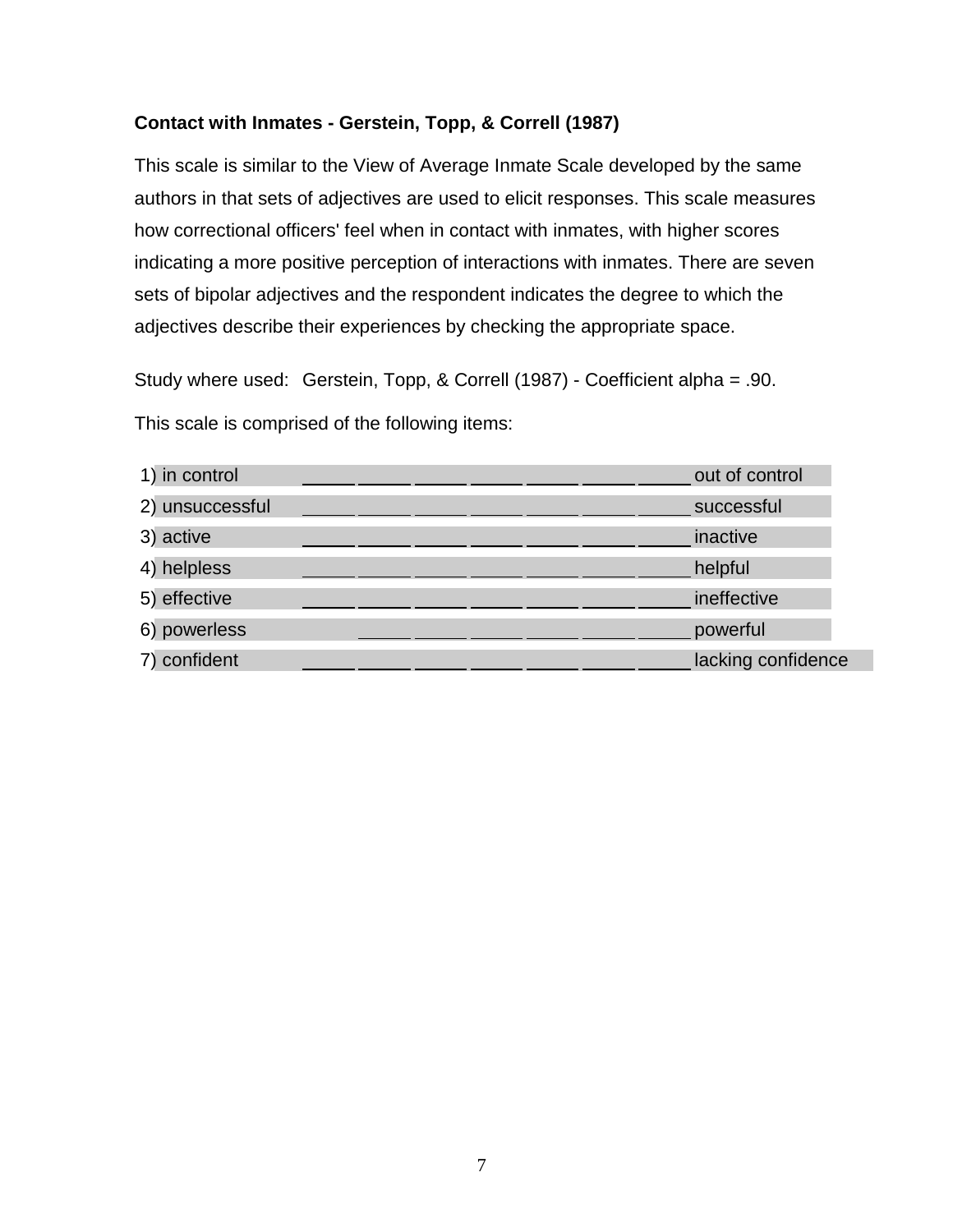## <span id="page-10-0"></span>**Social Distance - Klofas & Toch (1982)**

This scale is a sub-scale of the Professional Orientation Scale designed by the researchers. It measures correctional officers' preference for the degree of social distance from inmates and consists of five statements, which are scored along a four-point, Likert-type scale ranging from Strongly Agree (1) to Strongly Disagree (4). Social distance can be interpreted as the preference by the officer for the amount and quality of social interactions they desire to have with inmates.

This scale has been used in the following studies:

- i) Farkas (1999) Cronbach's alpha =  $.75$ .
- ii) Jackson & Ammen (1996) no psychometric properties reported.
- iii) Klofas (1986) Cronbach's alpha exceeds .72.
- iv) Lindquist & Whitehead (1986b) Cronbach's alpha = .65.
- v) Simourd (1997) Internal consistency alpha = .75.
- vi) Whitehead & Lindquist (1989) Cronbach's alpha = .59.
- vii) Whitehead & Lindquist (1992) Cronbach's alpha = .63.

- 1) An officer should work hard to earn trust from inmates
- 2) It's important for an officer to have compassion
- 3) The way to get respect from inmates is to take an interest in them
- 4) You get to like the inmates you work with
- 5) Sometimes an officer should be an advocate for an inmate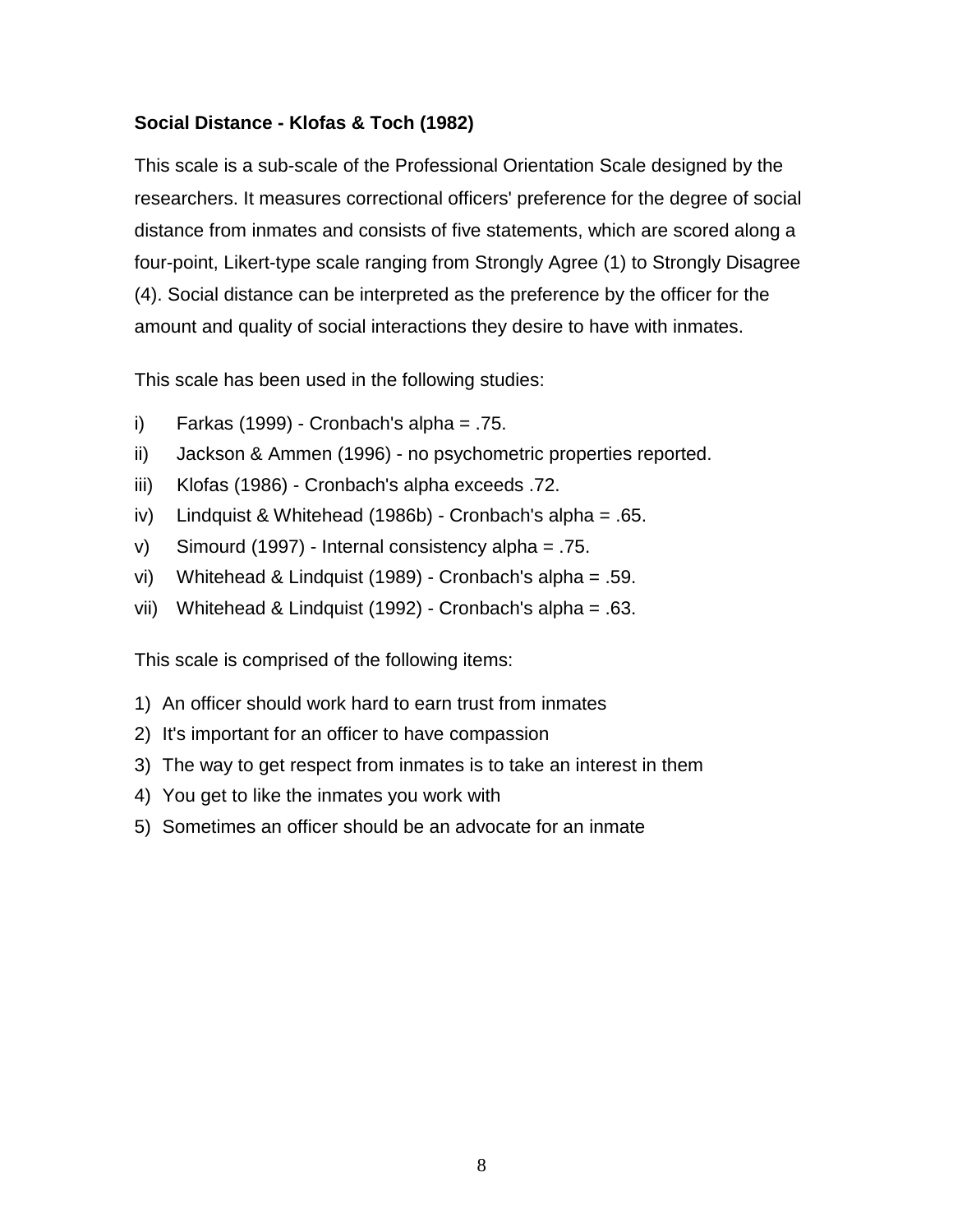## <span id="page-11-0"></span>**Social Distance - Hepburn (1984)**

This scale reflects the degree to which the relationships of correctional officers with prisoners are detached, impersonal, and contractual (Hepburn, 1985). It is scored along a five-point Likert-type scale with higher scores indicating less social distance from offenders. It is important to note below that Hepburn used the same correctional officer sample in his 1984 and 1985 studies.

This scale was used by Hepburn in the following studies:

- i) Hepburn (1985) Alpha reliability =  $.63$ .
- ii) Hepburn (1984) Alpha reliability =  $.628$ .

- 1) I often joke around with some of the inmates
- 2) I am willing to go out of my way to help an inmate
- 3) The best way for me to do my job is to keep the amount of time I spend talking with inmates to a minimum
- 4) I've become pretty friendly with a few inmates here
- 5) Inmates are never to be trusted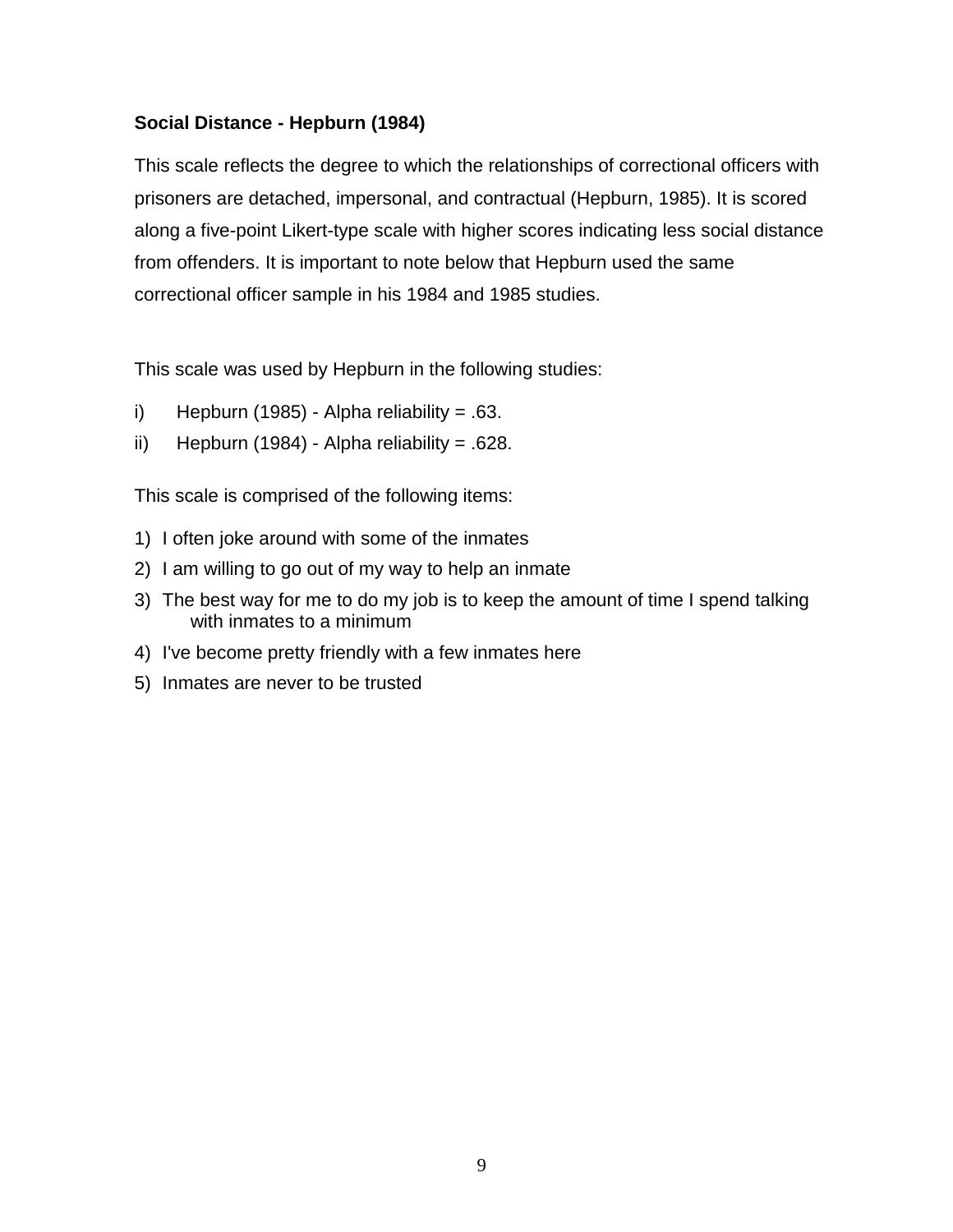### **B. ORIENTATION TO CORRECTIONAL WORK SCALES**

### <span id="page-12-0"></span>**Attitudes Toward Correctional Work - Robinson, Porporino & Simourd (1992)**

This scale was developed to assess an individual's general interest in the field of corrections. The 12-item scale measures the correctional officers' attitudes about their occupation. More specifically, it assesses the areas of a preference for a career in corrections and offender contact, one's perceptions of the public's view on correctional work, and the challenge of correctional work. The twelve statements, both negative and positive, are used and the respondent rates each item as being either True (1) or False (0).

This scale was used in the following studies:

- i) Robinson, Porporino, & Simourd (1993) They used a 9-item measure Cronbach's alpha = .76.
- ii) Robinson, Porporino, & Simourd (1996) They used a 9-item measure Cronbach's alpha = .76. The sample from Robinson, Porporino, & Simourd (1993). was used as a subsample in this study.
- iii) Simourd (1997) Internal consistency alpha = .79.

- 1) For good reasons, the type of work we do in corrections has a bad image with the public
- 2) One of the most rewarding elements of correctional work is that it is challenging
- 3) If I had the choice, I'd much prefer to work with non-offenders than with offenders
- 4) If it wasn't for the good pay, I would probably not choose a career in the field of corrections
- 5) While every job has its rewards, offenders are the most interesting and challenging type of people to work with
- 6) In general, there are more good things than bad things about having a career in corrections
- 7) Being involved in the field of corrections gives me a personal sense of pride and accomplishment
- 8) Usually, I am not very proud to tell people that I earn my living working with criminals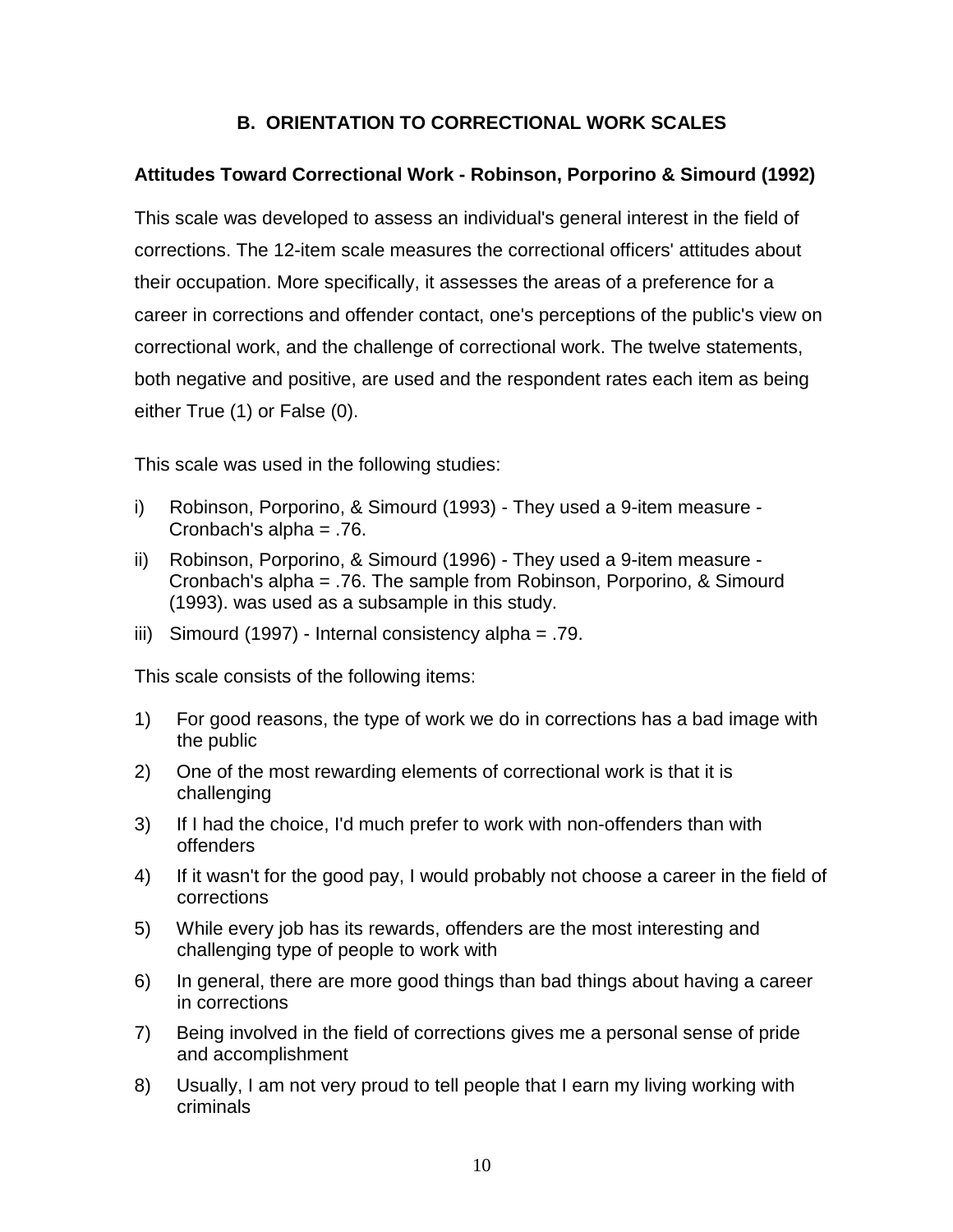- 9) Generally, I would prefer to have a job in a different field than corrections
- 10) What most attracts me to corrections is the type of work I do, and not the pay, fringe benefits, or working conditions.
- 11) I would have to agree that work in corrections is not a very respectable kind of job to have.
- 12) Working in corrections would be OK as long as you didn't have to deal with offenders directly.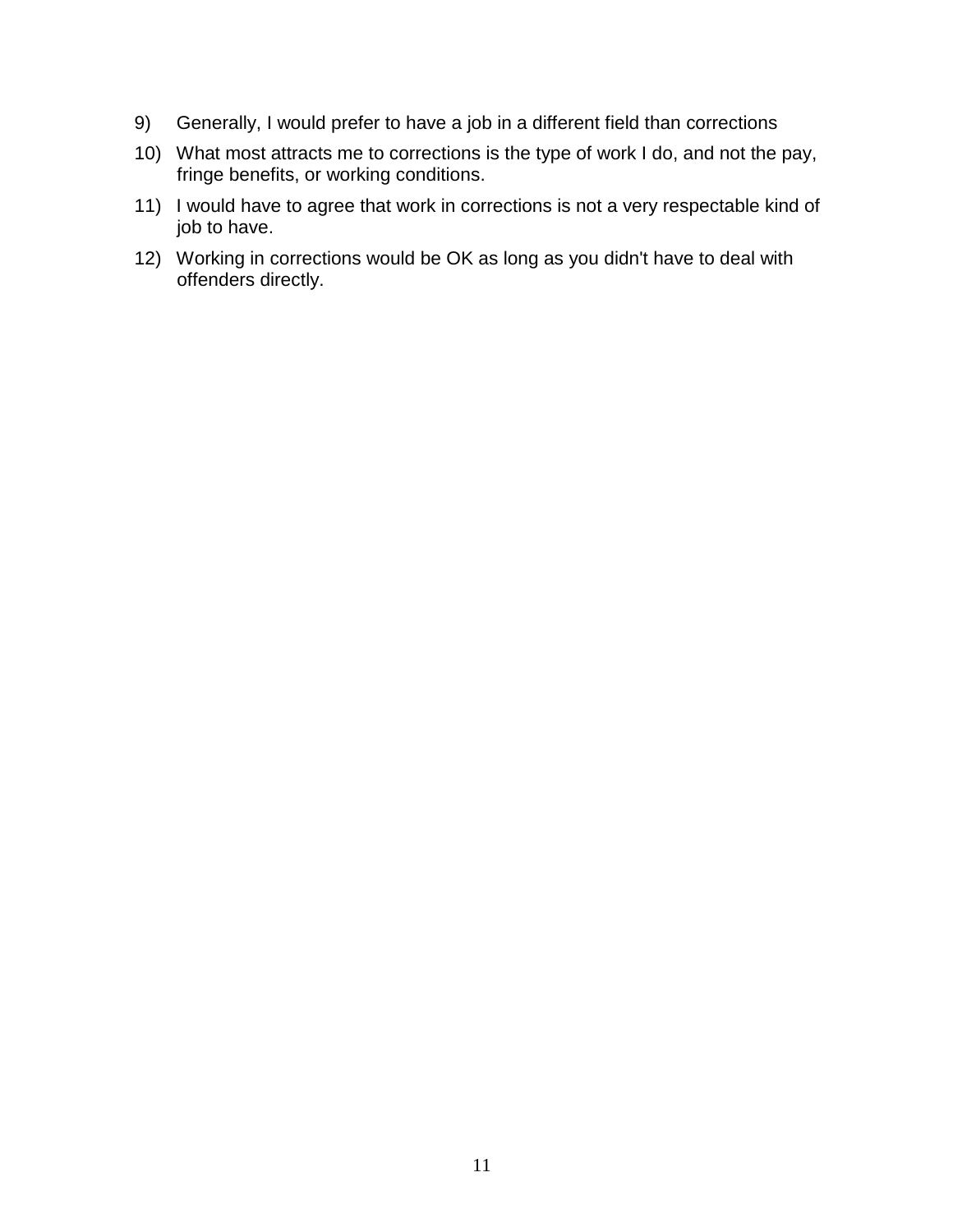### <span id="page-14-0"></span>**Human Service Orientation - Robinson, Porporino, & Simourd, 1992**

This scale assesses the degree to which correctional officers are human service orientated. The scale consists of eight items scored dichotomously (True or False). This eight-item scale serves as a general indicator of an individual's preference to work with people and contribute to society. The responses are dichotomized between False = 0 and True = 1 and summed higher scores indicate a greater inclination for a human service approach.

The following studies utilized this scale:

- i) Robinson, Porporino, & Simourd (1996) Cronbach's alpha = .73.
- ii) Robinson, Porporino, & Simourd (1993) Cronbach's alpha = .73. This sample was used again as a subsample in Robinson, Porporino, & Simourd (1996).
- iii) Simourd (1997)- Internal consistency alpha = .70.

There are eight True/False statements as follows:

- 1) I prefer a job that gives me the opportunity to help people solve their problems
- 2) I can get a lot of satisfaction from working with people who are less fortunate than I am
- 3) For me, a job that involves talking to people about their problems is more meaningful than a job that involves only casual contact with other people
- 4) Work that allows me to help other people makes me feel like I am really making a difference
- 5) I don't necessarily have to work with people in order to feel like I'm making a contribution
- 6) If I was to start looking for a new career tomorrow, I'd probably look for work in one of the helping professions
- 7) Administrative work is OK, as long as it contributes to solving the major problems in society
- 8) Generally, I tend to get more satisfaction from working with people than from other parts of my job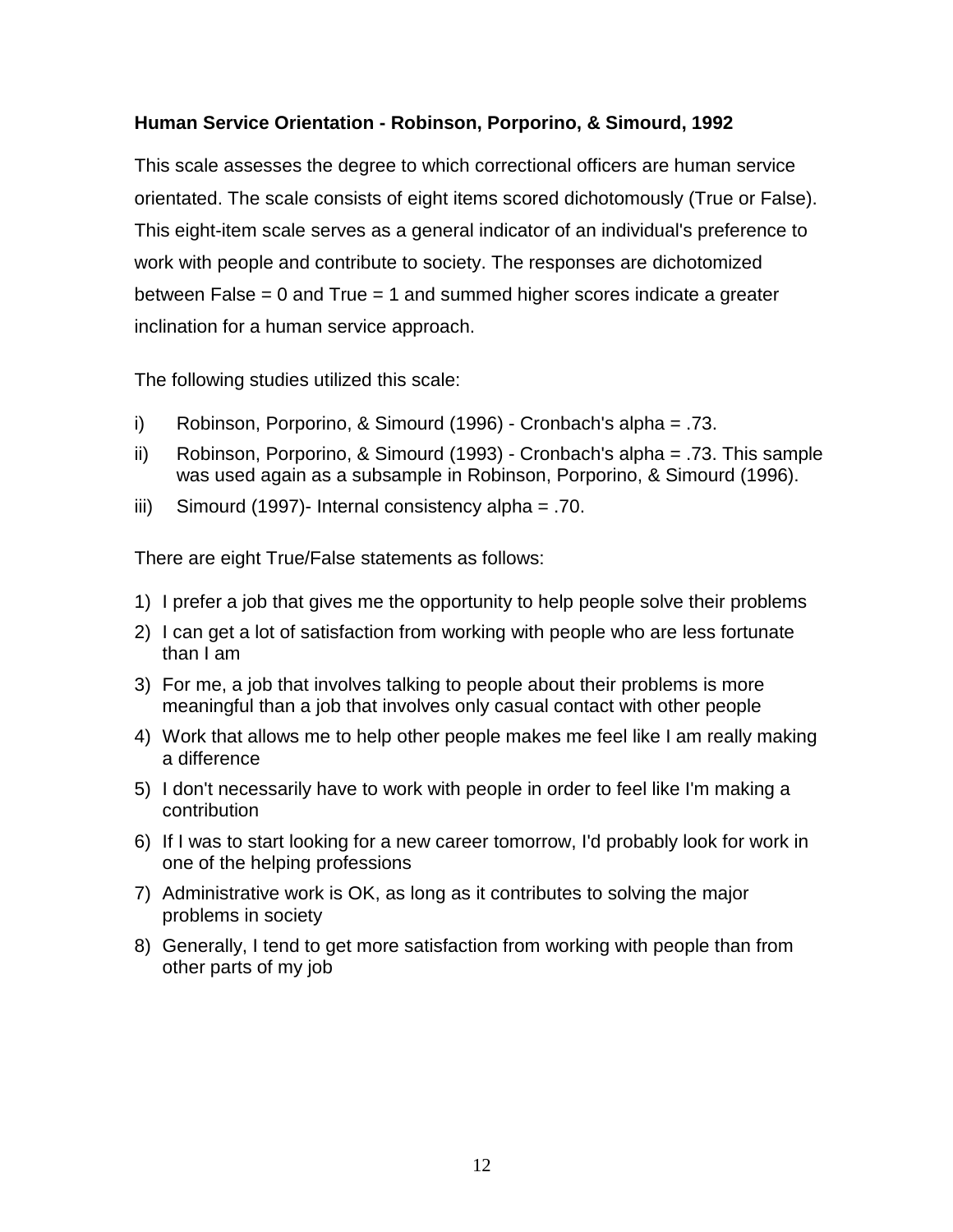# **C. ATTITUDES TOWARDS CORRECTIONS SCALES**

### <span id="page-15-0"></span>**Punishment/Control Orientation - Bazemore & Dicker (1994)**

This scale was developed to assess the degree to which youth detention workers adhere to a punitive orientation when dealing with young offenders. It is comprised of five statements that are scored along a seven-point Likert-type scale ranging from Strongly Agree (7) to Strongly Disagree (1). Higher scores reflect a preference for a punitive or restrictive orientation toward detainees.

Bazemore & Dicker and their colleagues used this measure in the following articles (which utilize the same sample, and thus report the same reliability coefficient):

- i) Bazemore & Dicker (1994) Cronbach's Alpha = .71.
- ii) Bazemore, Dicker & Al-Gadheeb (1994) ) Cronbach's Alpha = .71.
- iii) Bazemore, Dicker & Nyhan (1994) ) Cronbach's Alpha = .71.

The scale is as follows:

- 1) Youth in detention should understand that that they are there for punishment
- 2) Youth in detention primarily need firm discipline
- 3) Most youth in detention only respond to physical intervention or the threat of physical intervention
- 4) If detention workers do not teach delinquent youth a lesson, no one will
- 5) Showing them "who is boss" is the most effective method of managing detained youth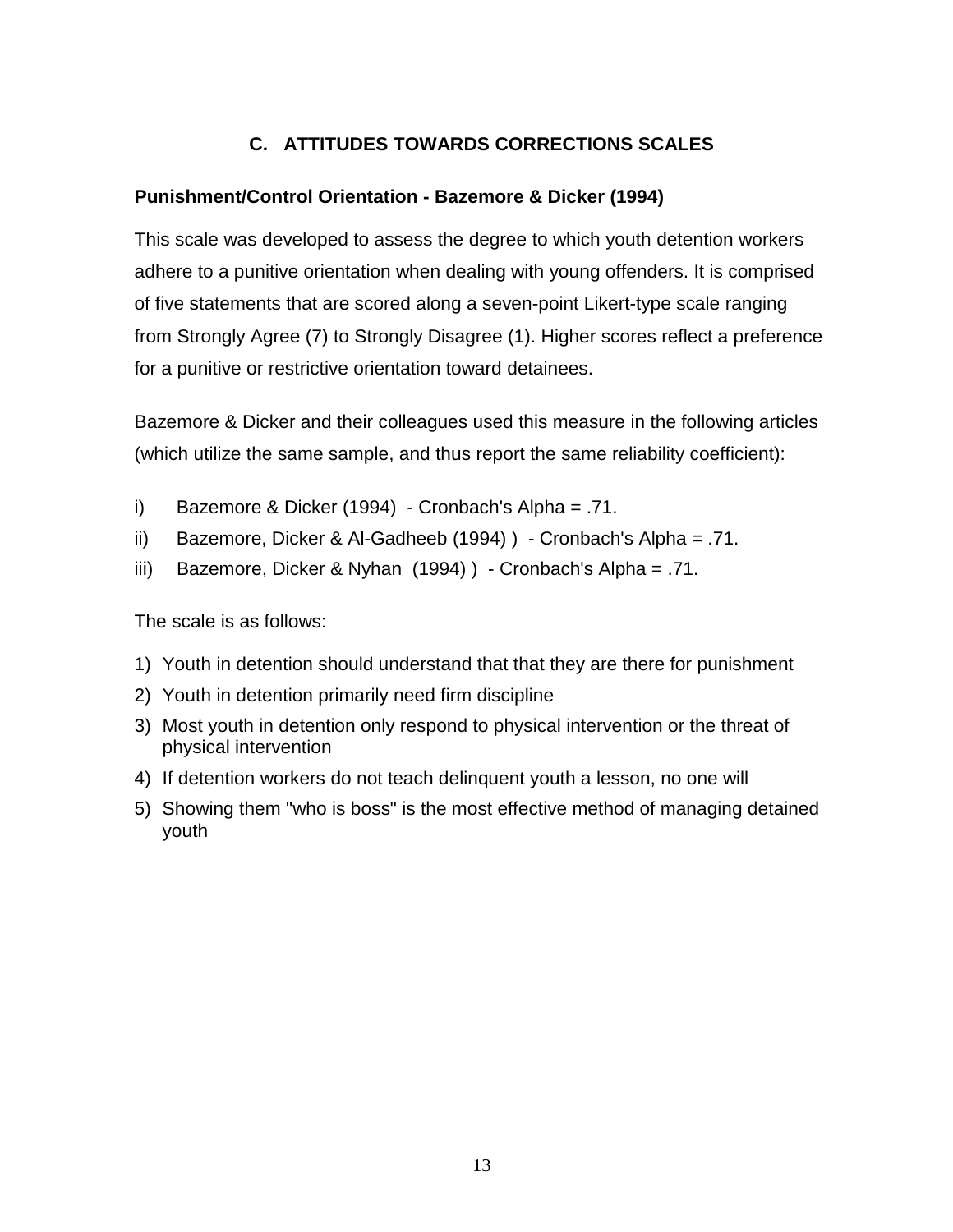## <span id="page-16-0"></span>**Punitiveness Scale - Hepburn & Albonetti (1980)**

This scale was designed to measure the extent to which correctional officers believe in a punitive orientation to treating criminals. The four statements use a 5-point Likert-type scale ranging from Strongly Disagree (1) to Strongly Agree (5). Higher scores indicate a less favourable attitude by the correctional officer towards inmates.

Hepburn and colleague used the scale in the following studies:

- i) Hepburn & Albonetti (1980) Cronbach's alpha = .67.
- ii) Hepburn (1985) ) no psychometric properties were reported.
- iii) Hepburn (1984) ) no psychometric properties were reported.
- iv) Hepburn & Crepin (1984) no psychometric properties were reported.

- 1) Hard prison life will keep men from committing crimes
- 2) A criminal should be punished first, then we can worry about reform
- 3) Inmates have it altogether too easy here
- 4) A criminal will go straight only when he finds that prison life is hard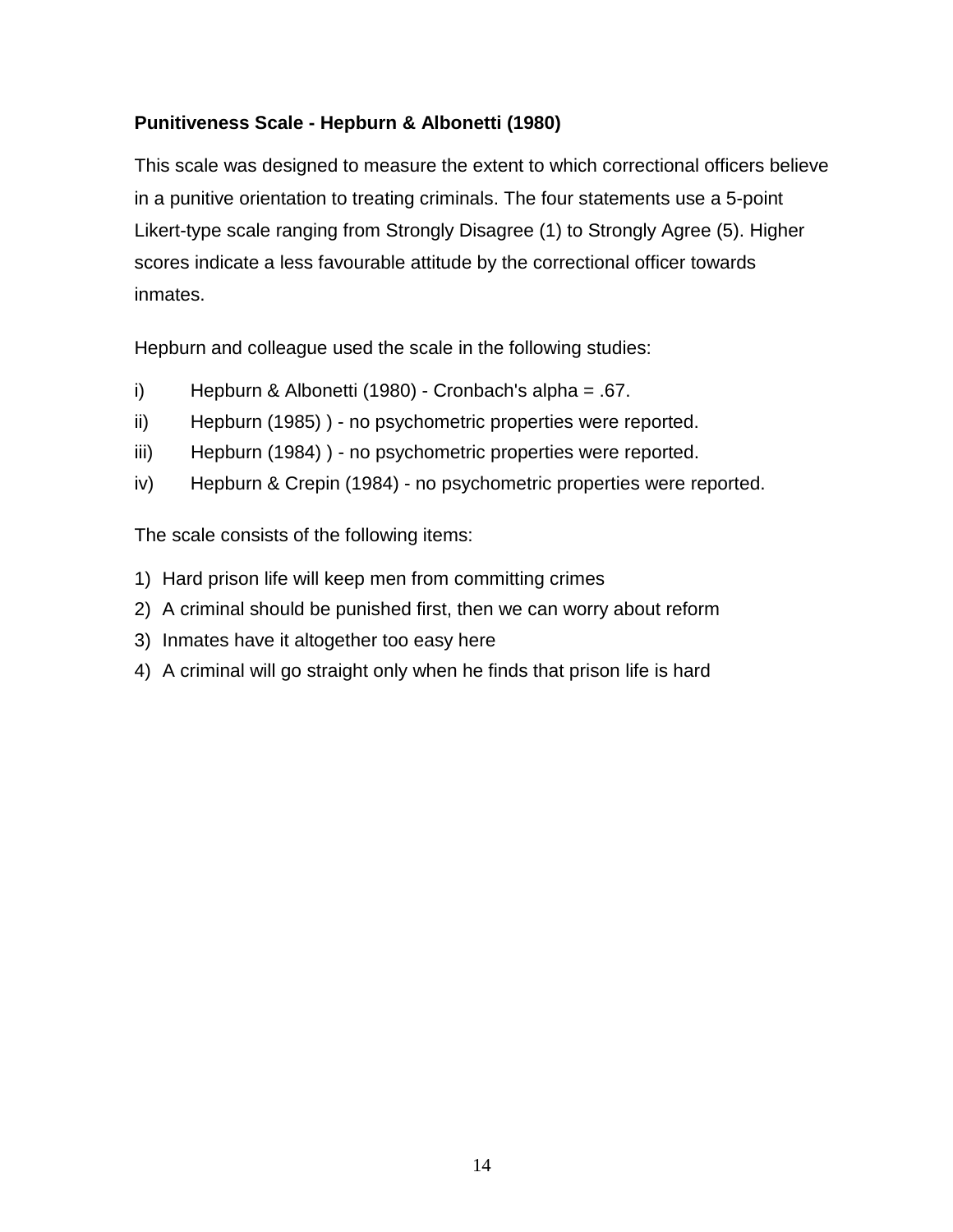## <span id="page-17-0"></span>**Punitive Orientation - Klofas & Toch (1982)**

Four statements are used in this scale to measure the degree to which correctional officers support a punitive orientation to the treatment of inmates. The same 4-point, Likert-type scale (1 = Strongly Agree and  $4$  = Strongly Disagree) is employed as a sub-scale found in the studies by Klofas & Toch (1982), Toch and Klofas (1982), and Klofas (1986).

This scale is utilized in the following studies:

- i) Farkas (1999) Cronbach's alpha = .72.
- ii) Jackson & Ammen (1996) no psychometric properties reported.
- iii) Klofas (1986) Cronbach's alpha exceeds .72; termed "Custodial Regime" and was a subscale of Interest in Human Service Roles scale.
- iv) Lindquist & Whitehead (1986b) Cronbach's alpha = .669.
- v) Simourd (1997) Internal consistency alpha = .81.
- vi) Whitehead & Lindquist (1989) Cronbach's alpha = .64.
- vii) Whitehead & Lindquist (1992) Cronbach's alpha = .63.

- 1) There would be much less crime if prisons were uncomfortable
- 2) Improving prisons for inmates makes them worse for officers
- 3) A military regime is the best way of running a prison
- 4) Rehabilitation programs are a waste of time and money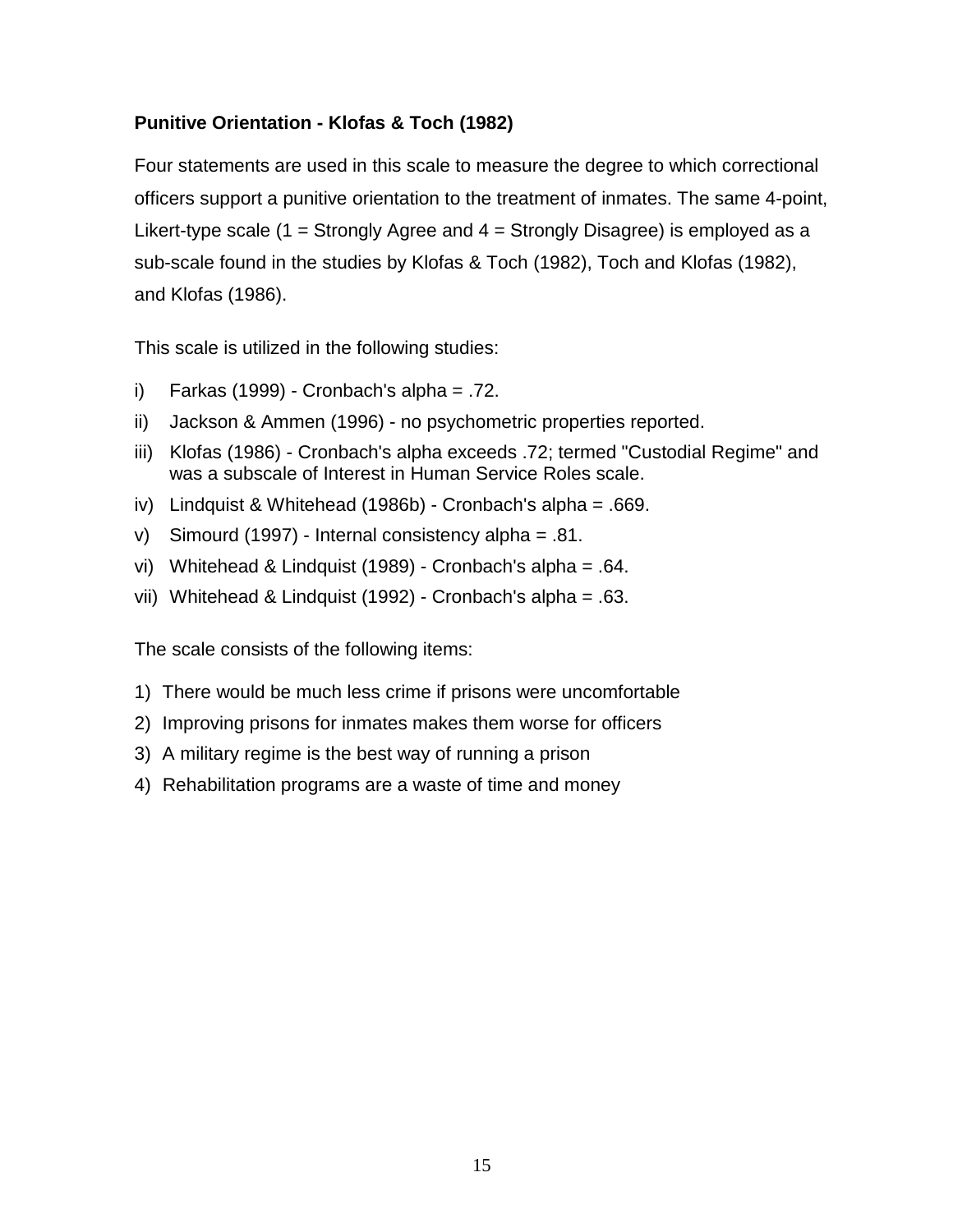## **Treatment/Services Orientation - Bazemore & Dicker (1994)**

The Treatment/Services Orientation scale was designed to measure the extent to which youth detention workers believe in treating young offenders. It is also scored along the 7-point Likert-type scale (Strongly Agree to Strongly Disagree). This scale is referred to in the following articles:

- i. Bazemore & Dicker (1994) Cronbach's alpha = .75.
- ii. Bazemore, Dicker & Al-Gadheeb (1994) Alpha reliability = .80; termed "Rehabilitative Motivation Index" in the study and did not include item four.

- 1) Took job out of a desire to help and rehabilitate youth
- 2) Took job in order to provide care and services for youth
- 3) Took job because of a desire to teach youth about the consequences of delinquent behavior
- 4) Youth in detention should receive treatment and rehabilitative services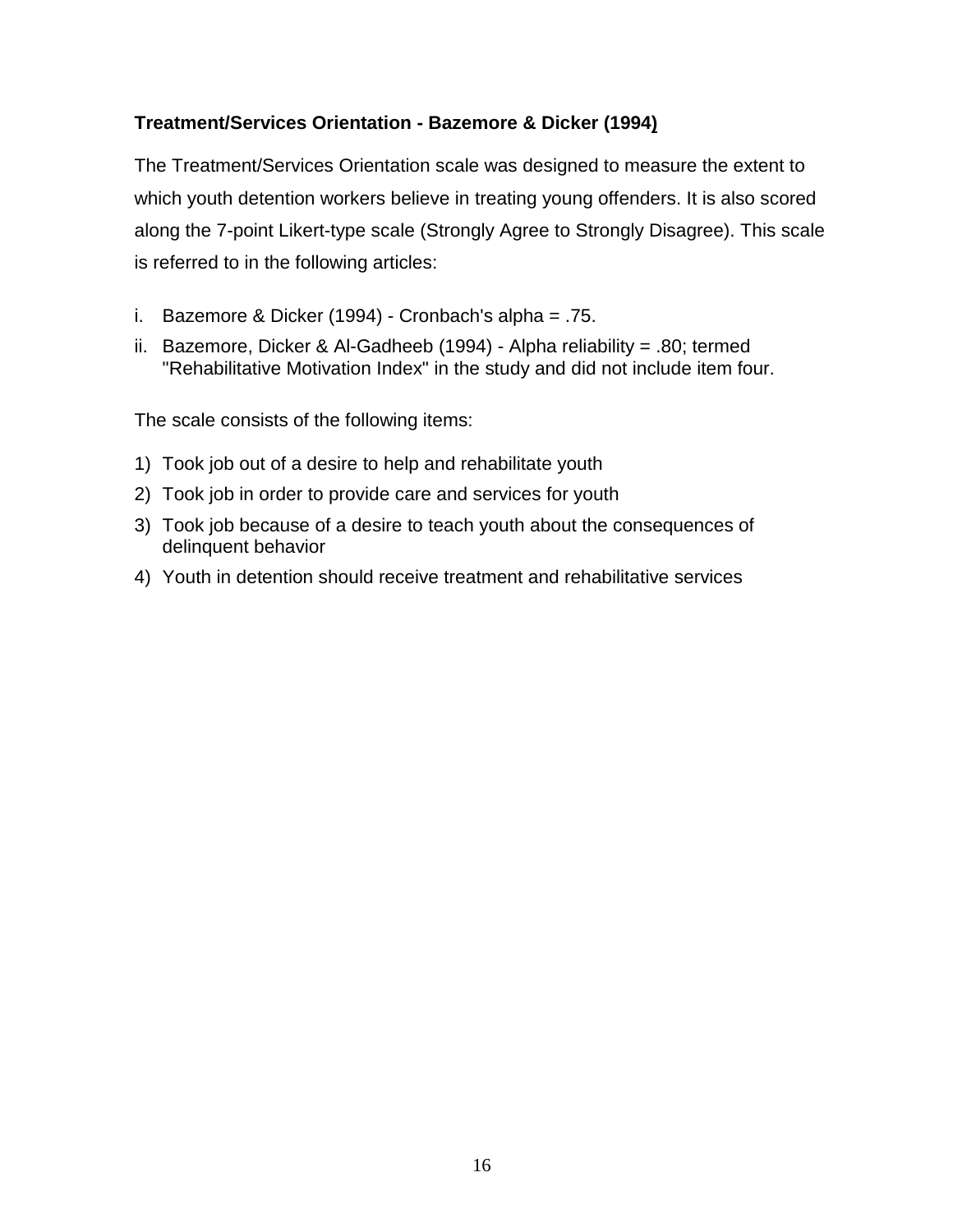### <span id="page-19-0"></span>**Custody Orientation Scale - Cullen, Lutze, Link, & Wolfe (1989)**

This assessment tool consists of seven statements designed to measure the extent to which a custodial approach towards the treatment of inmates is supported by correctional officers. Items 2, 3, 4, and 5 were drawn from a measure developed by Poole & Regoli (1980), while the remaining statements were added by Cullen, Lutze, Link, & Wolfe (1989). It utilizes a 7-point Likert-type scale, ranging from Very Strongly Agree (1) to Very Strongly Disagree (7) and it has been used in the following studies:

- i) Burton Jr., u, Dunaway, & Wolfe (1991) Cronbach's alpha = .61.
- ii) Cullen, Lutze, Link, & Wolfe (1989) Cronbach's alpha = .64.
- iii) Robinson, Porporino, & Simourd (1996) Cronbach's alpha = .71.
- iv) Simourd (1997) A 3-point scale was used (agree, uncertain, disagree), and the internal consistency alpha = .74.
- v) Van Voorhis, Cullen, Link, & Wolfe (1991) Cronbach's alpha = .64.

- 1) Keeping the inmates from causing trouble is my major concern while I'm on the job
- 2) Many people don't realize it, but prisons are too soft on the inmates
- 3) An inmate will go straight only when he finds that prison life is hard
- 4) Sleep 'em, feed 'em, and work 'em is the best way to handle inmates
- 5) We would be successful even if all we taught inmates was a little respect for authority
- 6) So long as the inmates I supervise stay quiet and don't cause any trouble, I really don't care if they are getting rehabilitated or cured while they are in here
- 7) My job isn't to help rehabilitate inmates; it's only to keep them orderly so that they don't hurt anyone in here or tear this place apart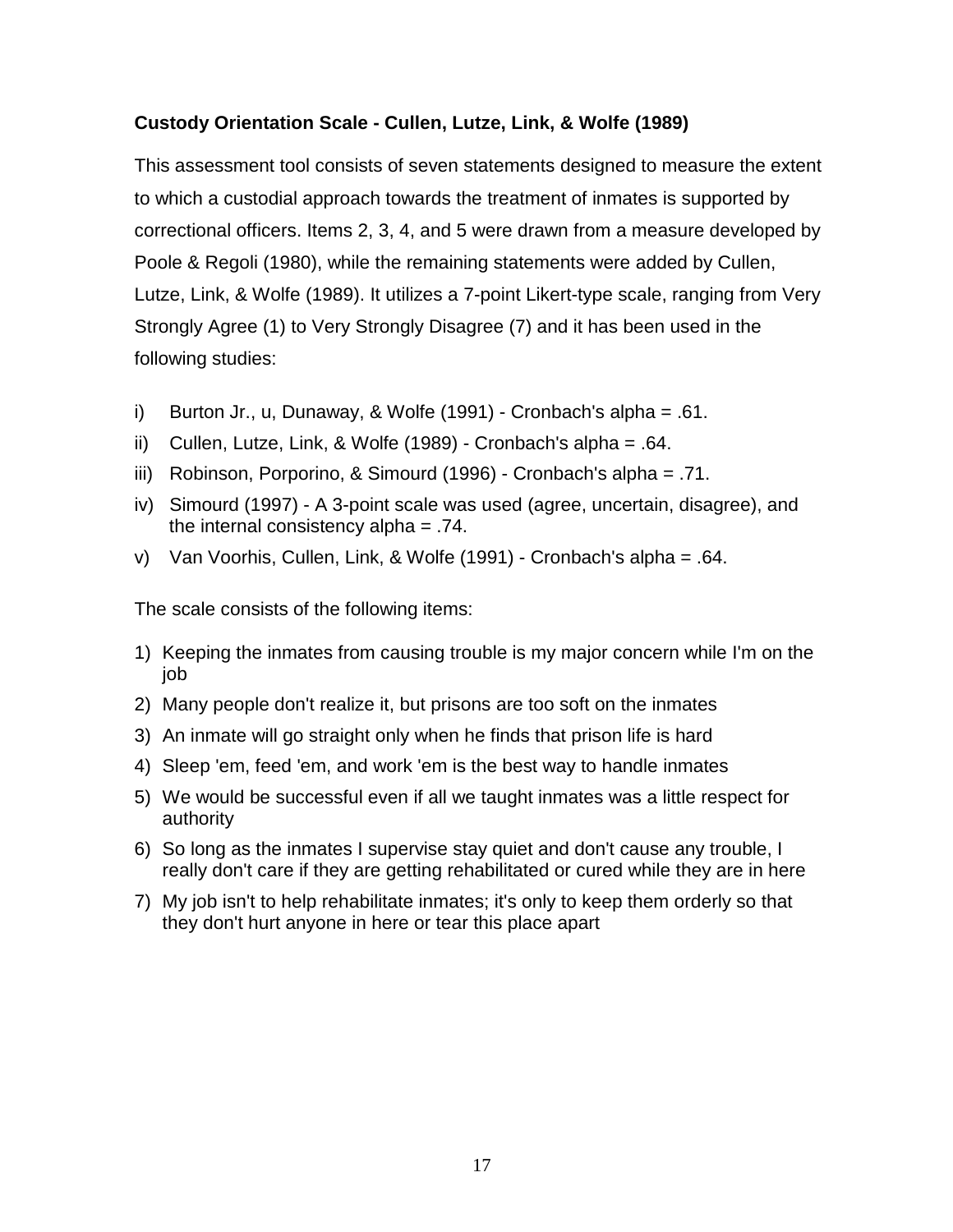## <span id="page-20-0"></span>**Rehabilitation Orientation Scale - Cullen, Lutze, Link, & Wolfe (1989)**

This scale was developed by the authors to measure a correctional officer's support for rehabilitating inmates. They use a 7-point scale ranging from Very Strongly Agree (1) to Very Strongly Disagree (7).

This scale has been used in the following studies:

- i) Burton Jr., Ju, Dunaway, & Wolfe (1991) Cronbach's alpha = .58 .
- ii) Cullen, Lutze, Link, & Wolfe (1989) Cronbach's alpha = .79. They used a 7 point scale ranging from very strongly agree to very strongly disagree.
- iv) Robinson, Porporino, & Simourd (1996) Cronbach's alpha = .80 The researchers used a subsample from a previous study by Robinson, Porporino, & Simourd (1992).
- v) Robinson, Porporino, & Simourd (1993) Cronbach's alpha = .83 ; The researchers used a subsample from a previous study by Robinson, Porporino, & Simourd (1992) .
- vi) Simourd (1997). She used a 3-point scale (agree, uncertain, disagree). Internal consistency alpha = .82.
- iv) Van Voorhis, Cullen, Link, & Wolfe (1991) Cronbach's alpha = .79.

- 1) All rehabilitation programs have done is to allow criminals who deserve to be punished to get off easily
- 2) Rehabilitating a criminal is just as important as making a criminal pay for his or her crime
- 3) The most effective and humane cure to the crime problem in America is to make a strong effort to rehabilitate offenders
- 4) The only way to reduce crime in our society is to punish criminals, not try to rehabilitate them.
- 5) We should stop viewing criminals as victims of society who deserve to be rehabilitated and start paying more attention to the victims of these criminals
- 6) I would support expanding the rehabilitation programs with criminals that are now being undertaken in our prisons
- 7) One of the reasons why rehabilitation programs often fail with prisoners is because they are under-funded; if enough money were available, these programs would work
- 8) The rehabilitation of adult criminals just does not work
- 9) The rehabilitation of prisoners has proven to be a failure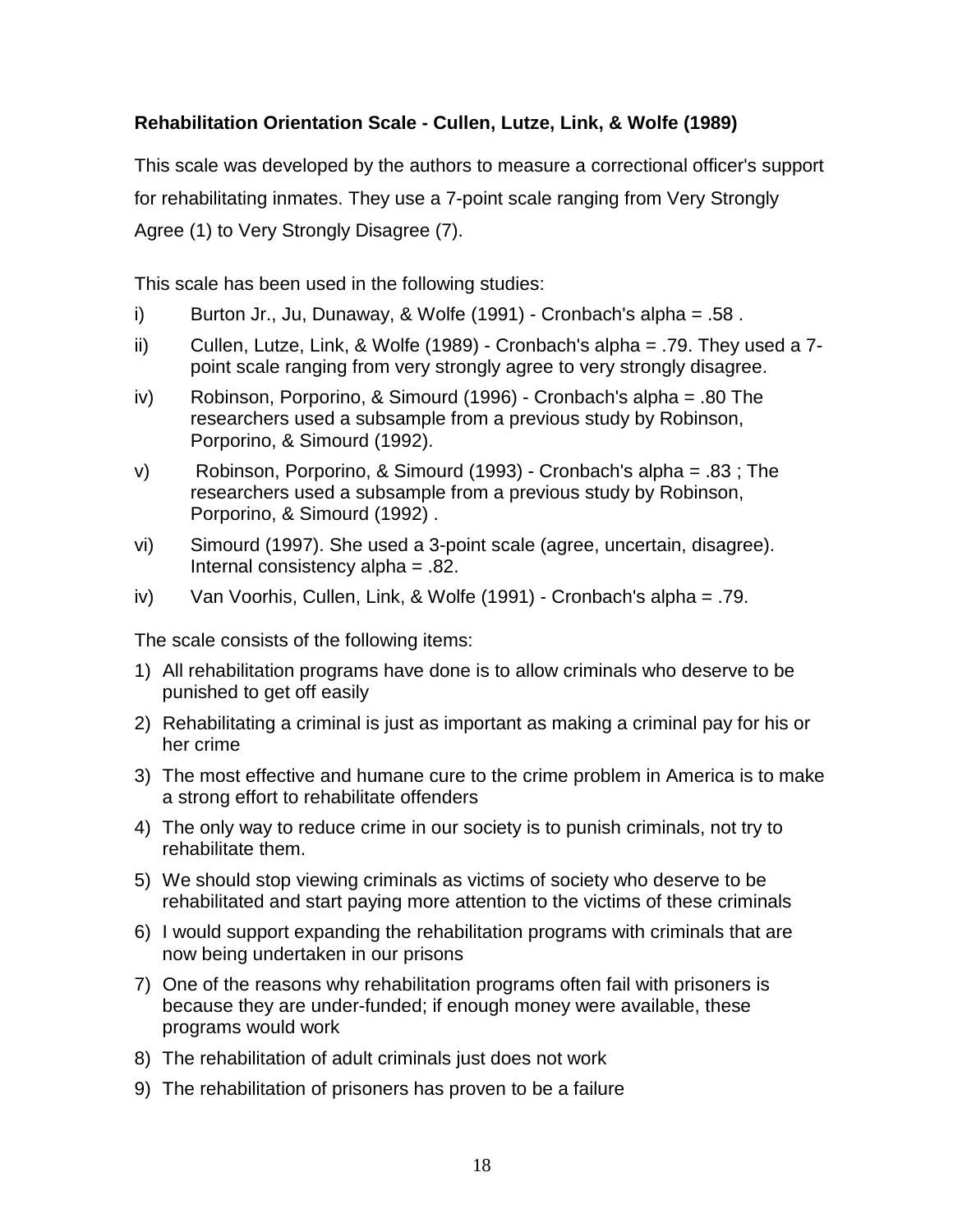## <span id="page-21-0"></span>**Counseling Roles - Toch & Klofas (1982)**

This three-statement scale measures correctional officer's views on the extent that counseling of inmates plays in their jobs. It is measured on the same 4-point, Likerttype scale that is used to measure Social Distance where responses range from Strongly Agree (1) to Strongly Disagree (4).

The following studies used this scale:

- i) Toch & Koflas (1982) no psychomteric properties reported.
- ii) Farkas (1999) Cronbach's alpha = .76.
- iii) Jackson & Ammen (1996) no psychometric properties reported.
- iv) Klofas (1986) Cronbach's alpha exceeds .72.
- v) Lindquist & Whitehead (1986b) Cronbach's alpha = .772.
- vi) Simourd (1997) Internal consistency alpha = .76.
- vii) Whitehead & Lindquist (1989) Cronbach's alpha = .78.
- viii) Whitehead & Lindquist (1992) Cronbach's alpha = .71.

- 1) Rehabilitation programs should be left to mental health professionals
- 2) Counselling is a job for counsellors, not officers
- 3) If an officer wants to do counselling, he or she should change jobs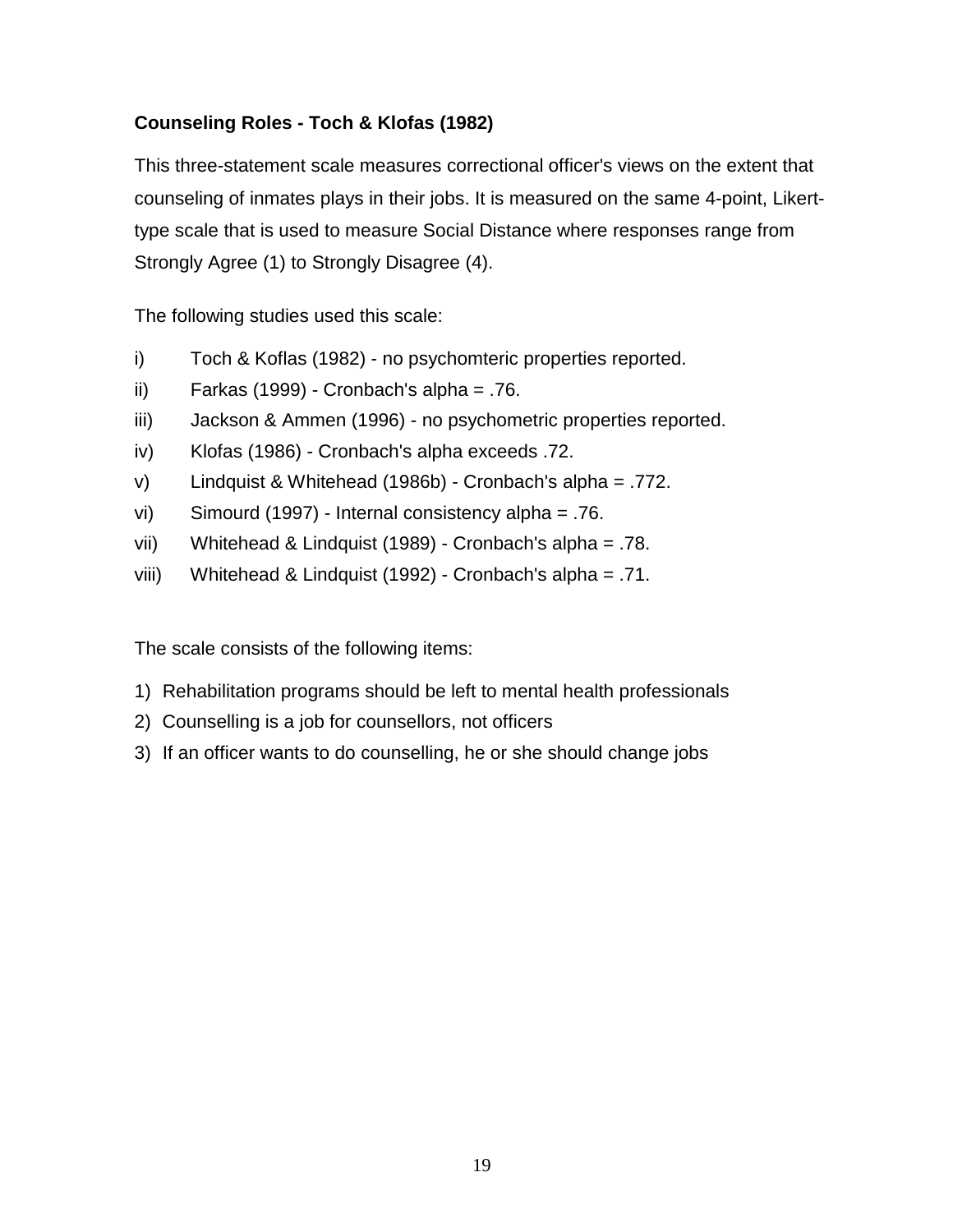## <span id="page-22-0"></span>**Concern with Corruption of Authority- Toch & Klofas (1982)**

This scale consists of five statements which are rated by respondents on 4-point Likert-type scale (1 = Strongly Agree to  $4$  = Strongly Disagree). The scale is designed to measure the correctional officer's concern of contact with inmates potentially leading to their corruption. Higher scores indicate a high degree of concern for being corrupted or manipulated by interacting with inmates.

This scale was used in the following studies:

- i) Toch & Klofas (1982) no psychometric properties reported.
- ii) Farkas (1999) Cronbach's alpha = .77.
- iii) Jackson & Ammen (1996) no psychometric properties reported.
- iv) Klofas (1986) Cronbach's alpha exceeds .72.
- v) Lindquist & Whitehead (1986b) Cronbach's alpha = .684.
- vi) Simourd (1997) Internal consistency alpha = .80.
- vii) Whitehead & Lindquist (1989) Cronbach's alpha = .65.
- viii) Whitehead & Lindquist (1992) Cronbach's alpha = .64.

- 1) You can't ever completely trust an inmate
- 2) A good principle is not to get "close" to inmates
- 3) A personal relationship with an inmate invites corruption
- 4) You must keep conversations with inmates short and businesslike
- 5) If an officer is lenient with inmates, they will take advantage of him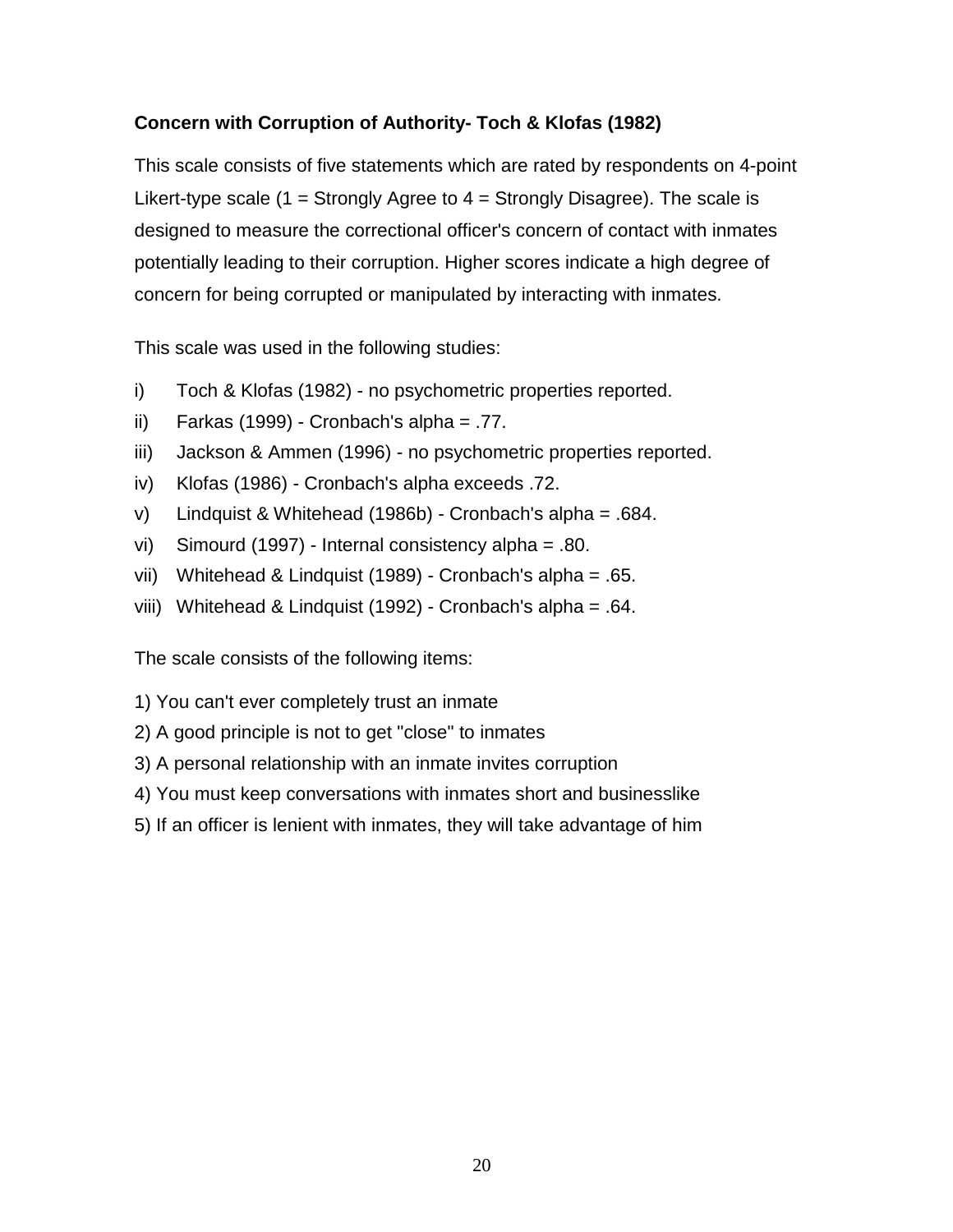## <span id="page-23-0"></span>**Beliefs about the Prison, the Prisoners and the Guard's Role - Shamir & Drory (1981)**

These 20 items were factor analyzed and three three-item subscales emerged. The first factor is *belief in the supportive role of the prison guard* (represented by items 12, 16, 20). The second factor is *belief in the rehabilitative potential of the prison* (represented by items 11, 13, 14). The third factor is the *belief in the rehabilitative potential of the prisoner* (represented by items 2, 15, 17). The scale consists of the following statements on which the respondents are asked to indicate their degree of agreement with each statement on 7-point scale ranging from Very True to Very Untrue.

Study where used: Shamir & Drory (1981) - no psychometric properties reported.

- 1) Most prisoners aren't worse than most other people
- 2) A person who reached prison once will never be a decent man
- 3) It is important to punish the prisoner for every offence he commits
- 4) Prisoners talk to me often about their personal problems
- 5) You shouldn't treat the prisoner with mercy because he takes advantage of it
- 6) In order to get along with prisoners one must often turn a blind eye and not punish them for everything
- 7) I try not to talk with prisoners about their problems outside the prison
- 8) The prisoner deserves to live in prison conditions because he committed a crime and has to be punished for it
- 9) I don't care what the prisoner has done outside the prison, for me he is first of all a human being like any other human being
- 10) Very little can be dome in the prison to rehabilitate the prisoner
- 11) Sitting in prison usually teaches the prisoner that crime isn't worthwhile
- 12) It is important that the prison guard listens to the prisoner and hears about his problems
- 13) The prison not only punishes the prisoner but also helps him to stop being a criminal
- 14) The prison only spoils the prisoner and makes him more criminal than before
- 15) Most prisoners are not interested in putting an end to their criminality
- 16) It is part of the guard's role to treat the prisoner like a social worker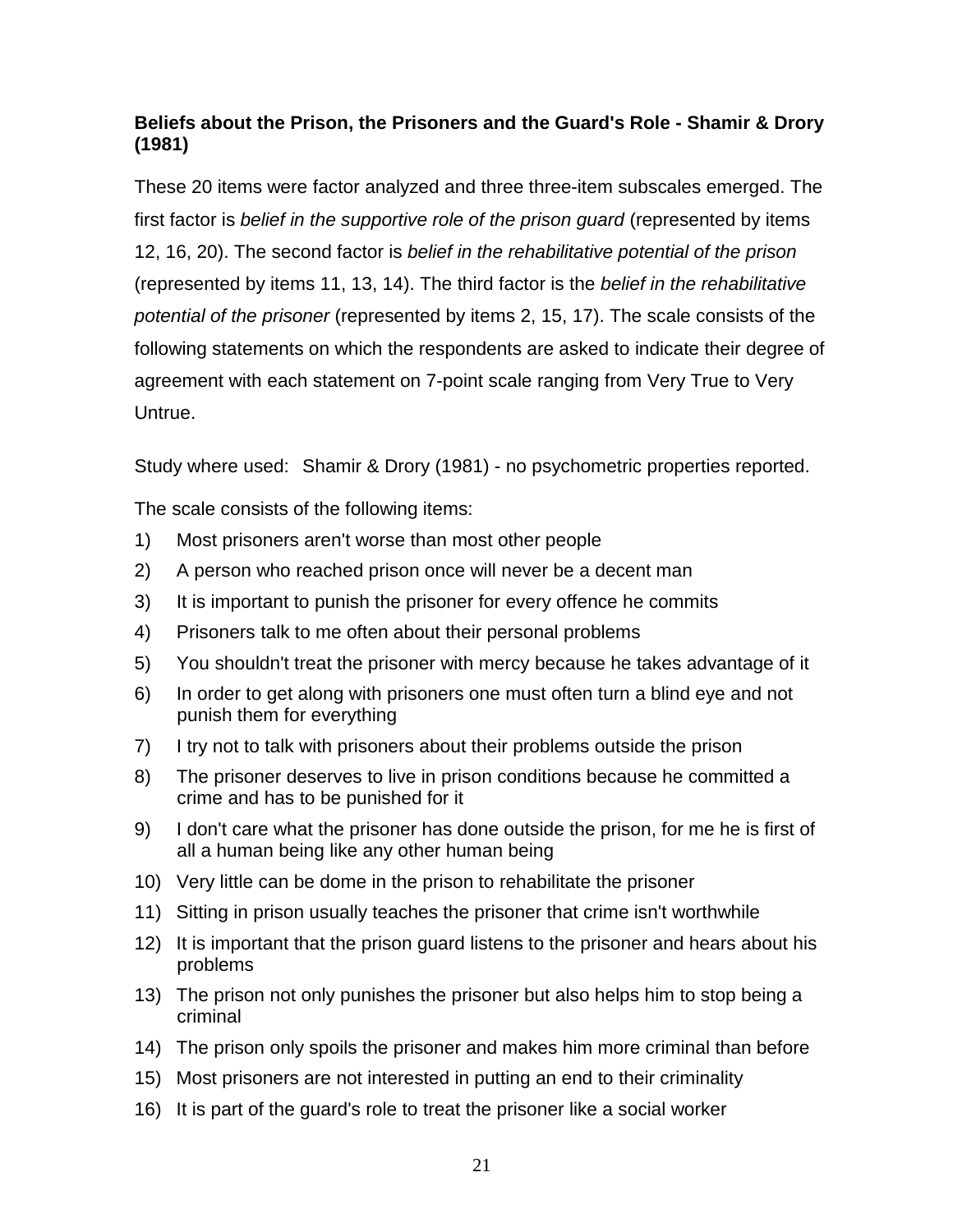- 17) A person that has become a criminal will usually remain a criminal forever
- 18) The treatment given to prisoners in prison is too good and it creates troubles
- 19) Even though most of the prisoners look OK it is dangerous to forget for a moment that they are actually criminals
- 20) In my opinion, the prison guards help the prisoners more than the social workers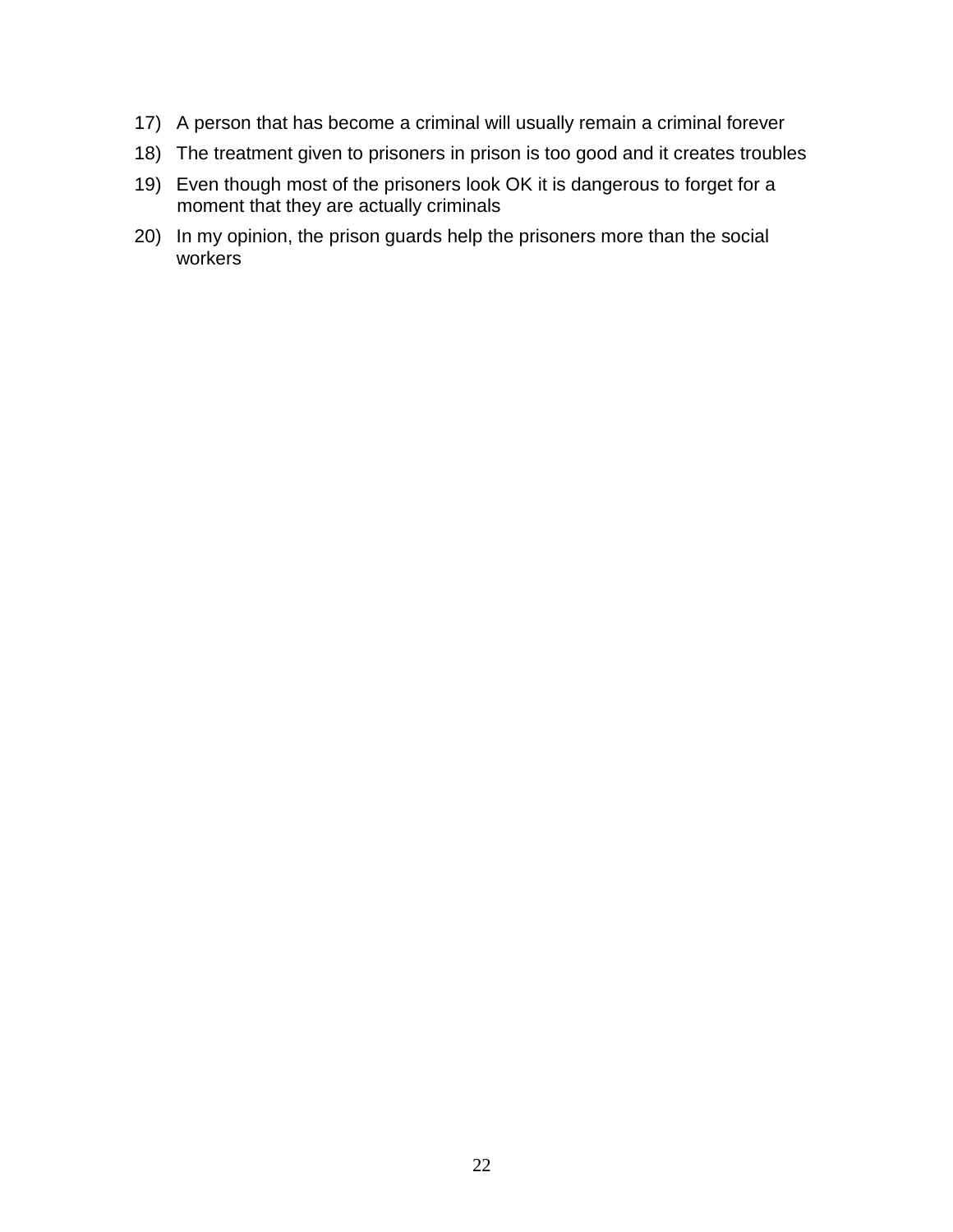## <span id="page-25-0"></span>**Punishment - Leiber & Woodrick (1997)**

This 2-item scale was designed to measure youth detention centre workers attitudes towards punishment. The items are scored along a five-point Likert-type scale, ranging from Strongly Disagree (1) and Strongly Agree (5).

Study where used: Leiber & Woodrick (1997) - Cronbach's alpha = .71.

- 1. Is it important for the juvenile justice system to achieve the goal of punishment?
- 2. Do you believe that courts must see that delinquents are adequately punished?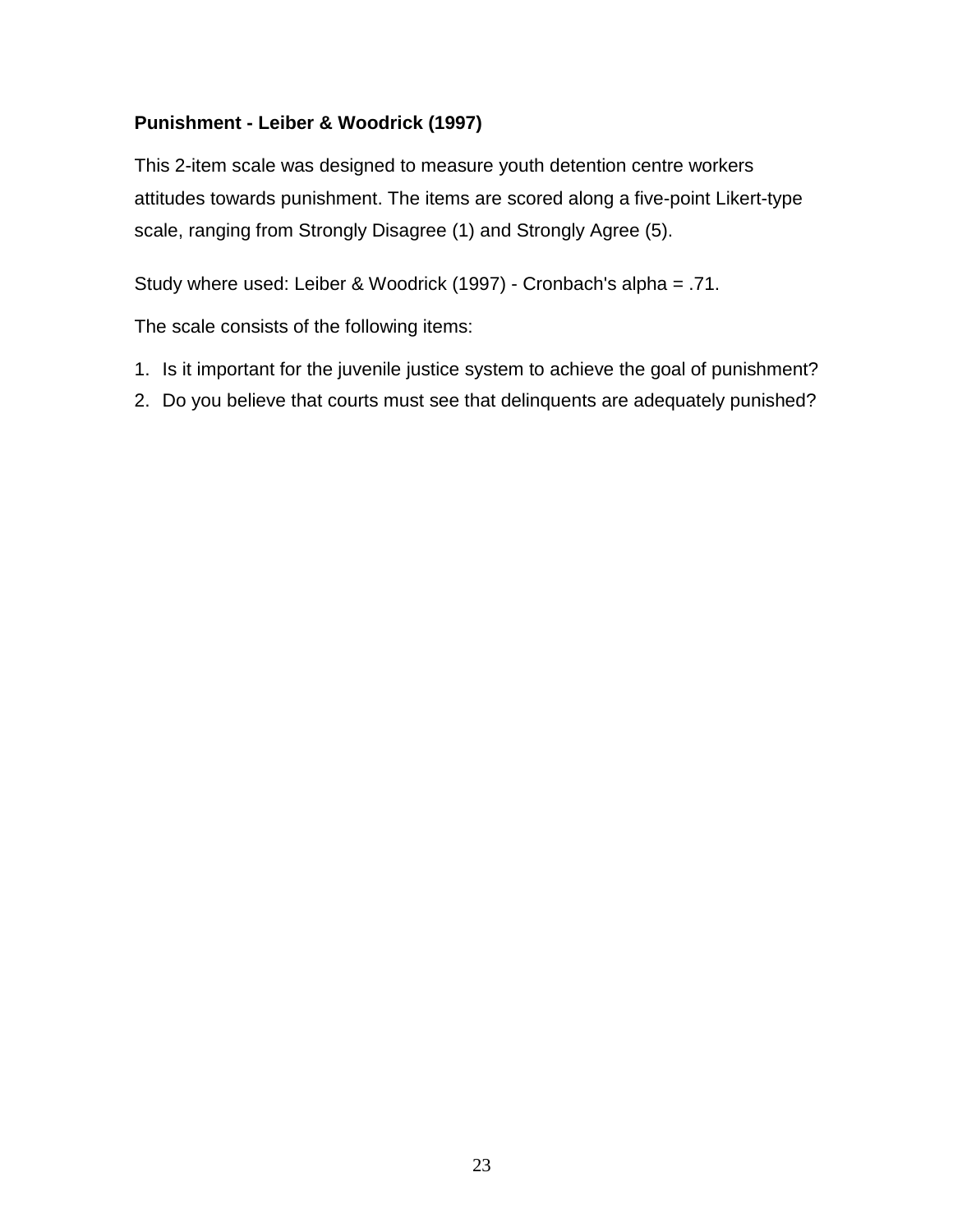### <span id="page-26-0"></span>**Deterrence - Cullen, Cullen, & Wozniak, 1988**

The Deterrence Scale was adapted as a sub-scale from the Punishment Questionnaire used by the authors. The purpose of the scale is to measure the attitudes of correctional officers towards prisons as a means to deter offenders from committing crimes. It consists of five items answered on a 7-point Likert-type scale ranging from Very Strongly Agree (1) to Very Strongly Disagree (7).

```
Studies where used: Cullen, Cullen, & Wozniak (1988) - Cronbach's alpha = .80;
           however this reliability rating relates to the entire
           Punishment Questionnaire.
```
- 1. Stiffer jail sentences will help reduce the amount of crime by showing that crime does not pay.
- 2. Punishing criminals is the only way to stop them from engaging in more crimes in the future.
- 3. Sending criminals to jail will not stop them from committing crimes.
- 4. Putting people in prisons does not make much sense since it will only increase crime because prisons are schools of crime.
- 5. Punishing criminals will reduce crime by setting an example and showing others that crime does not pay.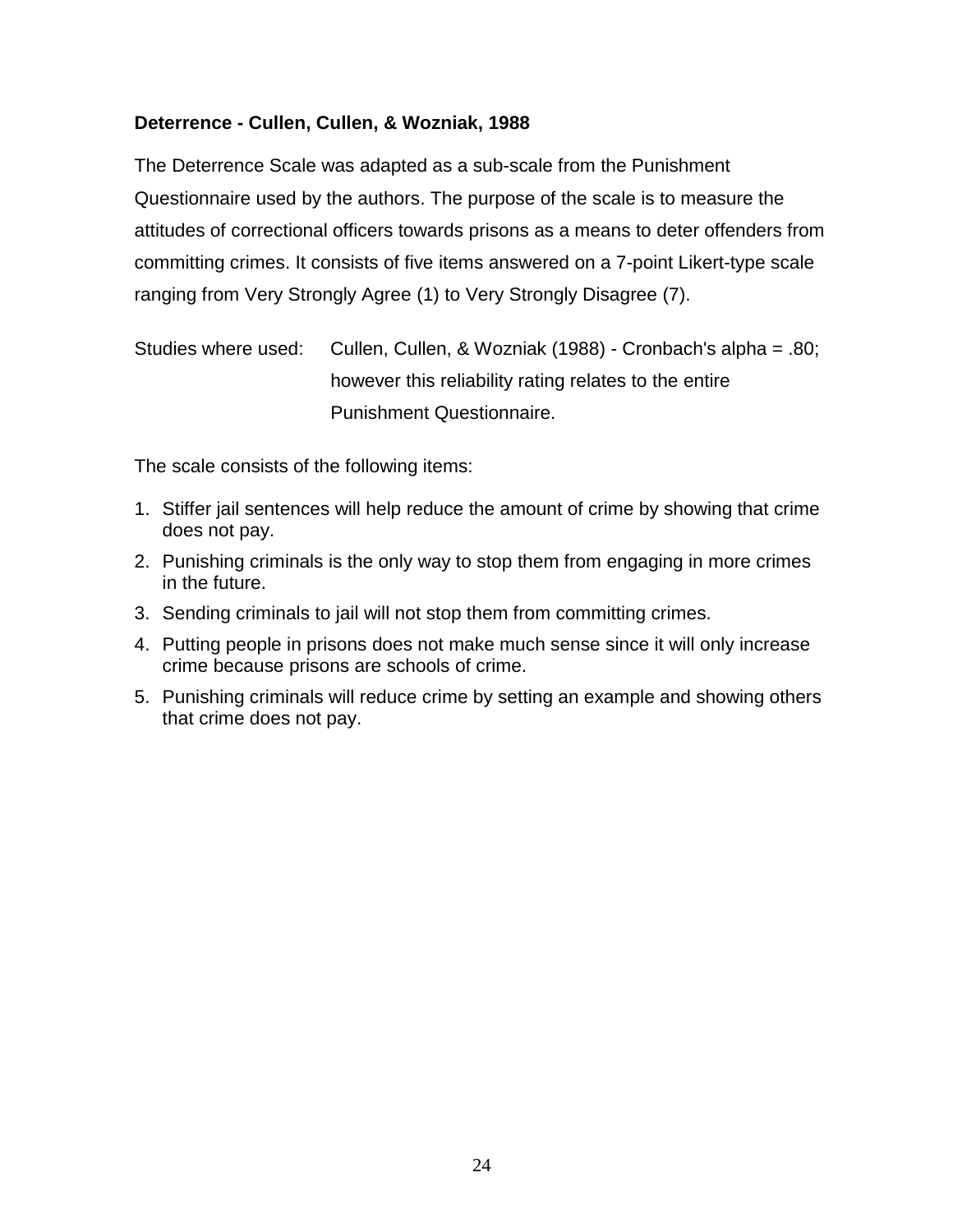#### **REFERENCES**

- <span id="page-27-0"></span>Bazemore, G. and Dicker, T. J. (1994). Explaining detention worker orientation: Individual characteristics, occupational conditions, and organizational environment. *Prison Journal, 76*(1), 297-311.
- Bazemore, G., Dicker, T. J., and Al-Gadheeb, H. (1994). The treatment ideal and detention reality: Demographic, professional/occupational and organizational influences on detention worker punitiveness. *American Journal of Criminal Justice, 19*, 22-41.
- Bazemore, G., Dicker, T. J., and Nyhan, R. (1994). Juvenile justice reform and the difference it makes: An exploratory study of the impact of policy change on detention worker attitudes. *Crime and Delinquency, 40*, 37-53.
- Burton Jr., V. S., Ju, X., Dunaway G. R., and Wolfe, N. T. (1991). The correctional orientation of Bermuda prison guards: An assessment of attitudes toward punishment and rehabilitation. *International Journal of Comparative and Applied Criminal Justice, 15*, 71-80.
- Cullen, F. T., Cullen, J. B., and Wozniak, J. F. (1988). Is rehabilitation dead? The myth of the punitive public. *Journal of Criminal Justice, 16*, 303-317.
- Cullen, F. T., Lutze, F. E., Link, B. G., & Wolfe, N. T. (1989). The correctional orientation of prison Guards: Do officers support rehabilitation? *Federal Probation, 53*, 34-41.
- Cullen, F. T., Skovron, S. E., Scott, J. E., and Burton Jr., V. S. (1990). Public support for correctional treatment: The tenacity of rehabilitative ideology. *Criminal Justice and Behavior, 17*, 6-18.
- Farkas, M. A. (1999). Correctional officer attitudes toward inmates and working with inmates in a "get tough" era. *Journal of Criminal Justice, 27*, 495-506.
- Gerstein, L. H., Topp, C. G., and Correll, G. (1987). The role of the environment and person when predicting burnout among correctional personnel. *Criminal Justice and Behavior, 14*, 352-369.
- Hepburn, J. R. (1984). The erosion of authority and the perceived legitimacy of inmate social protest: A study of prison guards. *Journal of Criminal Justice, 12*, 579-590.
- Hepburn, J. R. (1985). The exercise of power in coercive organizations: A study of prison guards. *Criminology, 23*, 145-164.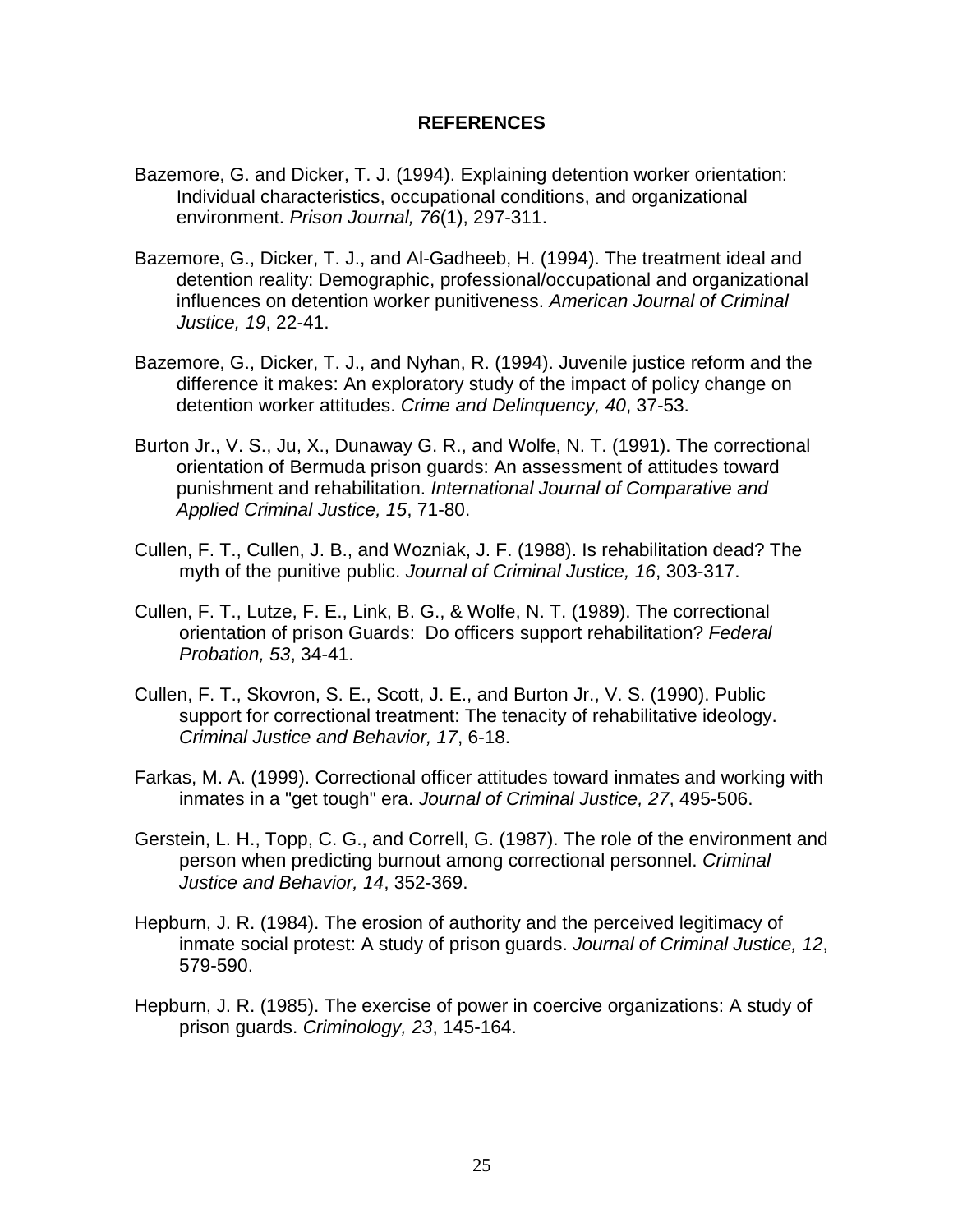- Hepburn, J. R., and Albonetti, C. (1980). Role conflict in correctional institutions: An empirical examination of the treatment-custody dilemma among correctional staff. *Criminology, 17*, 445-459.
- Hepburn, J. R., and Creppin, A. E. (1984). Relationship strategies in a coercive institution: A study of dependence among prison guards. *Journal of Social and Personal Relationships, 1*, 139-157.
- Jackson, J. E., and Ammen, S. (1996). Race and correctional officers' punitive attitudes toward treatment programs for inmates. *Journal of Criminal Justice, 24*, 153-166.
- Jurik, N. C., and Halemba, G. J. (1984). Gender, working conditions and the job satisfaction of women in a non-traditional occupation: Female correctional officers in men's prisons. *The Sociological Quarterly, 25*, 551-566.
- Jurik, N. C. (1985). Individual and organizational determinants of correctional officer attitudes toward inmates. *Criminology, 23*, 523-539.
- Jurik, N. C., and Musheno, M. C. (1986). The internal crisis of corrections: Professionalization and the work environment. *Justice Quarterly, 3*(4), 457- 480.
- Jurik, N. C., and Winn, R. (1987). Describing correctional-security dropouts and rejects: An individual or organizational profile? *Criminal Justice and Behavior, 14*, 5-25.
- Klofas, J. M. (1986). Discretion among correctional officers: The influence of urbanization, age, and race. *International Journal of Offender Therapy and Comparative Criminology, 30*, 111-124.
- Klofas, J. M., and Toch, H. (1982). The guard subculture myth. *Journal of Research in Crime and Delinquency, 19*, 238-254.
- Kropp, P. R., Cox, D. N., Roesch, R., and Eaves, D. (1989). The perceptions of correctional officers toward mentally disordered offenders. *International Journal of Law and Psychiatry, 12*, 181-188.
- Leiber, M. J., and Woodrick, A. C. (1997). Religious beliefs, attributional styles, and adherence to correctional orientations. *Criminal Justice and Behavior, 24*, 495-511.
- Lindquist, C. A., and Whitehead, J. T. (1986a). Burnout, job stress, and job satisfaction among southern correctional officers: Perceptions and causal factors. *Journal of Offender Services, Counselling and Rehabilitation, 10*, 5-26.
- Lindquist, C. A., and Whitehead, J. T. (1986b). Correctional officers as parole officers: An examination of a community supervision sanction. *Criminal Justice and Behavior, 13*, 197-222.